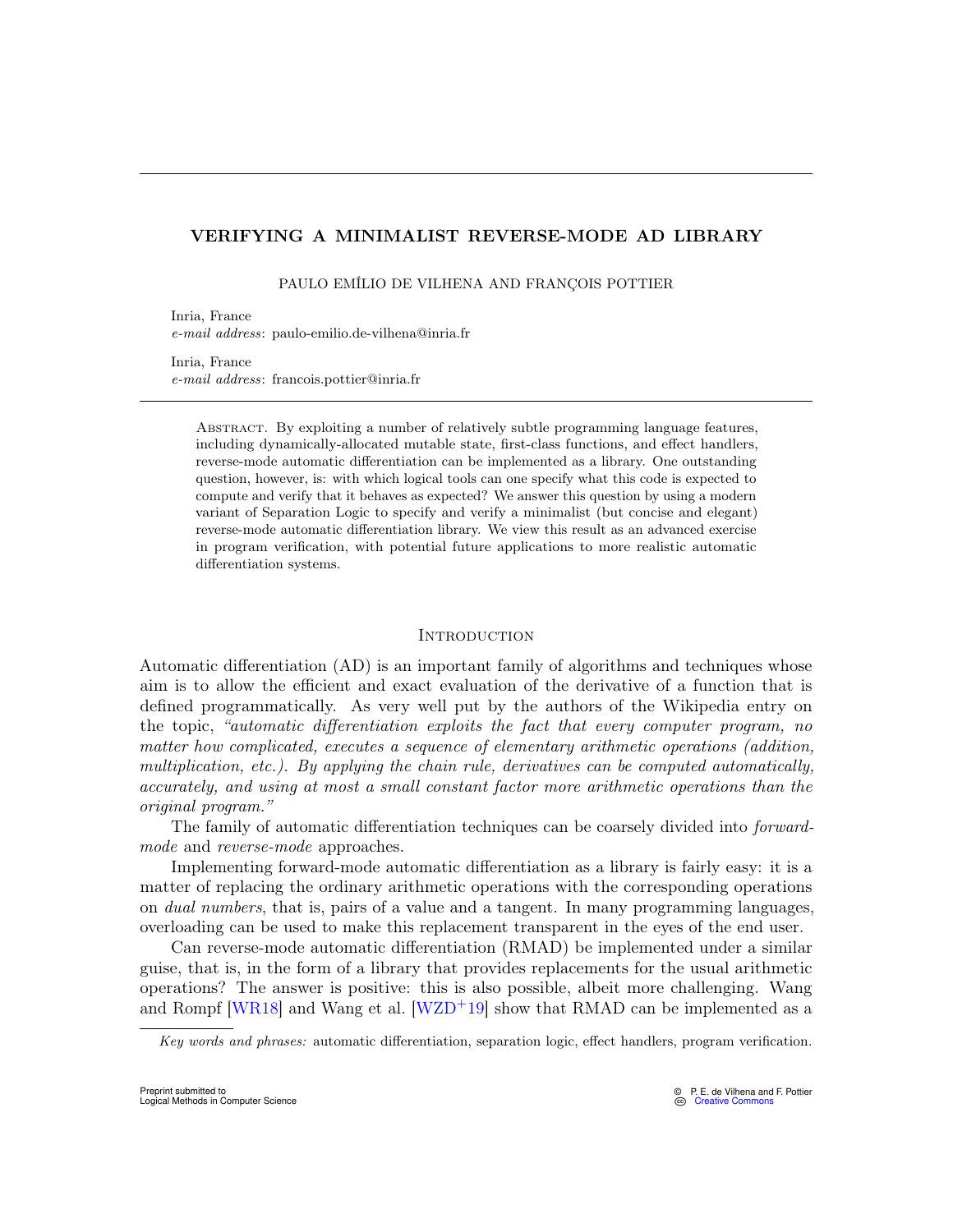library, in a strikingly concise way, provided the programming language is equipped with dynamically-allocated mutable state and with some form of delimited control, such as Danvy and Filinski's shift and reset operators [\[DF90\]](#page-29-0), which are available in Scala [\[RMO09\]](#page-30-2). Sivaramakrishnan  $\left[\frac{\text{Siv18}}{\text{Siv18}}\right]$  and Sigal  $\left[\frac{\text{Sig21}}{\text{Sig21}}\right]$  adapt Wang et al.'s approach to use *effect* handlers Pre15, a more structured form of delimited control.

Wang and Rompf [\[WR18\]](#page-30-0) make a particularly striking and provoking claim about their code: "Our implementation is so concise that it can serve as a specification of reverse mode  $AD$ ". While we agree that this code is indeed extremely concise, clearly structured, and offers an excellent basis for understanding and teaching RMAD, we nevertheless object that this code involves nontrivial programming language features, including dynamically-allocated mutable state and delimited control. Therefore, it is not entirely obvious how and why it works. We argue that this code is a concise and elegant *implementation* and that it deserves to be verified with respect to the simplest possible specification, which is: "this code computes a derivative".

This gives rise to a program verification challenge, which is to verify that Wang and Rompf's implementation, or a similar implementation expressed in some other programming language, is a correct implementation of differentiation. More specifically, because this code forms a library that is intended to be exploited in a larger application, it is reasonable to ask that the specification and verification effort be carried out in the setting of a compositional program logic, so that the library can be verified once and re-used as a building block in many verified applications.

To the best of our knowledge, no result of this kind has appeared in the literature. Wang et al.  $[WZD^+19]$  $[WZD^+19]$  publish detailed descriptions of several versions of their code, but no proof. The challenge seems nontrivial: indeed, one must somehow express and prove the fact that the use of mutable state and delimited control is correctly encapsulated and is invisible to a user of the library.

In this paper, we address this challenge. We transcribe Wang and Rompf's simple implementation of RMAD in  $HH$ , a core  $\lambda$ -calculus equipped with effect handlers. Then, using Iris  $JKJ+18$ , a powerful evolution of Separation Logic, which in previous work  $\text{dVP21a}$ we have extended with support for effect handlers, we express a specification for an automatic differentiation algorithm and we verify that this code is correct with respect to this specification. Our proof is machine-checked and is available online [\[dVP21b\]](#page-29-3).

For greater readability, the code that we present in the paper is expressed in a real-life programming language, namely Multicore OCaml 4.12.0 [\[DMS20\]](#page-29-4), an experimental extension of OCaml with effect handlers. The code that we verify, however, is expressed in  $HH$ , a calculus whose syntax and semantics are formally defined inside the Coq proof assistant. Our  $HH$  code is not shown in the paper, but is available online  $\frac{dVP21b}{dt}$ , together with a short description of the correspondence between the Coq definitions and the paper [\[dVP21c\]](#page-29-5). We discuss the gap between Multicore OCaml and  $HH$  at the end of the paper ( $\S7$ ).

Although the code that we verify is arguably a toy implementation of RMAD, Wang et al. [\[WZD](#page-30-1)+19] show that its basic architecture is sound and (in combination with other techniques, such as staging) can offer competitive performance.

The paper is organized as follows. We present an API that a minimalistic AD library might offer to an end user  $(\S1)$ . We briefly introduce effect handlers  $(\S2)$  and explain how they are exploited in the implementation of RMAD ([§3\)](#page-6-0). Then, we present the "first layer" of mathematical reasoning  $(\S4)$ . Finally, we present the "second layer" of Separation Logic reasoning  $(\S_5)$ , where the specification and the proof of the code are given.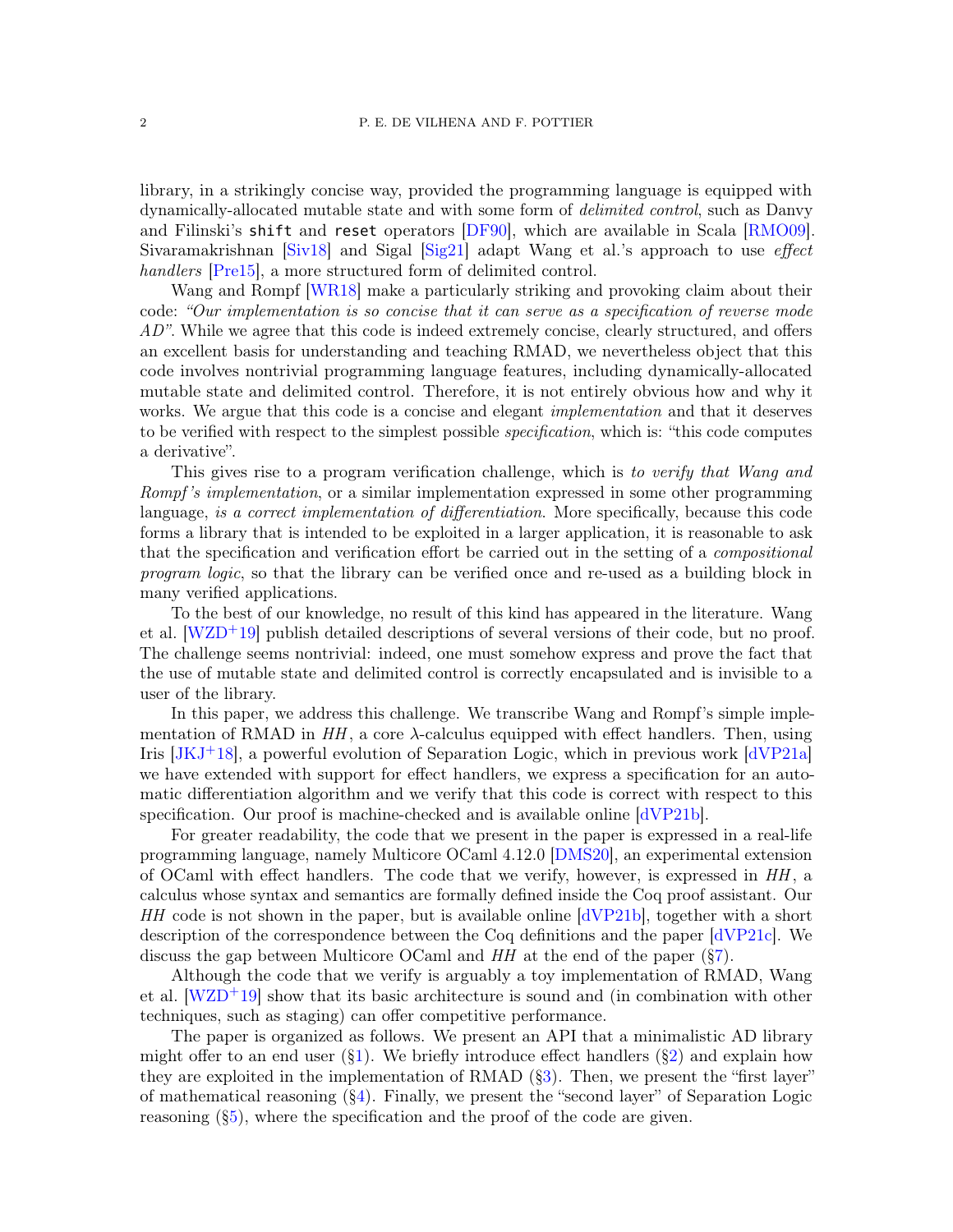```
1 (* A record of the ring operations over a numeric type 'v. *)
2 type 'v num =
3 { zero : 'v; one : 'v; add : 'v -> 'v -> 'v; mul : 'v -> 'v -> 'v }
4
5 (* An expression of one variable in tagless final style. *)
6 type exp =7 { eval : (* forall *) 'v. 'v num -> 'v -> 'v }
8
9 (* The automatic differentiation algorithm. *)
10 val diff : exp -> exp
```
<span id="page-2-1"></span>Figure 1: API of a minimalistic automatic differentiation library

```
1 (* The expression (x+1)^3. *)
2 let e : exp =
3 \qquad \{ \text{eval} =4 fun (type v) ({ zero; one; add; mul } : v num) x ->
5 let ( + ), ( * ) = add, mul in
6 let cube x = x * x * x in
7 cube (x + one)
8 }
9
10 (* Its derivative. *)
11 let e' : exp = diff f
12
13 (* The ring of the floating point numbers. *)
14 let float = { zero = 0.0; one = 1.0; add = ( +. ); mul = ( *. ) }
15
16 (* Evaluating e' in floating point at 4.0. *)
17 let () = assert (e'.eval float 4.0 = 75.0)
```
<span id="page-2-3"></span>Figure 2: An example use of the library

<span id="page-2-9"></span>For the sake of brevity, we omit introductions to AD, effect handlers, and Separation Logic. We attempt to recall and explain the key notions as they appear. For a comprehensive introduction to AD, the reader is referred to Griewank and Walther's book [\[GW08\]](#page-29-6). A tutorial introduction to effect handlers is given by Pretnar [\[Pre15\]](#page-30-5). The seminal paper by Reynolds [\[Rey02\]](#page-30-6) offers a tutorial introduction to Separation Logic.

### 1. Automatic Differentiation as a Library

<span id="page-2-0"></span>In this paper, we wish to present a very simple implementation of reverse-mode automatic differentiation and to verify its correctness. Before showing the code, let us give the interface (the API) that this library presents to an end user and present an example of its use.

This interface appears in Figure [1.](#page-2-1) It begins with the definitions of two types, 'v num and exp. Then, the differentiation algorithm is presented to the user as a function, diff,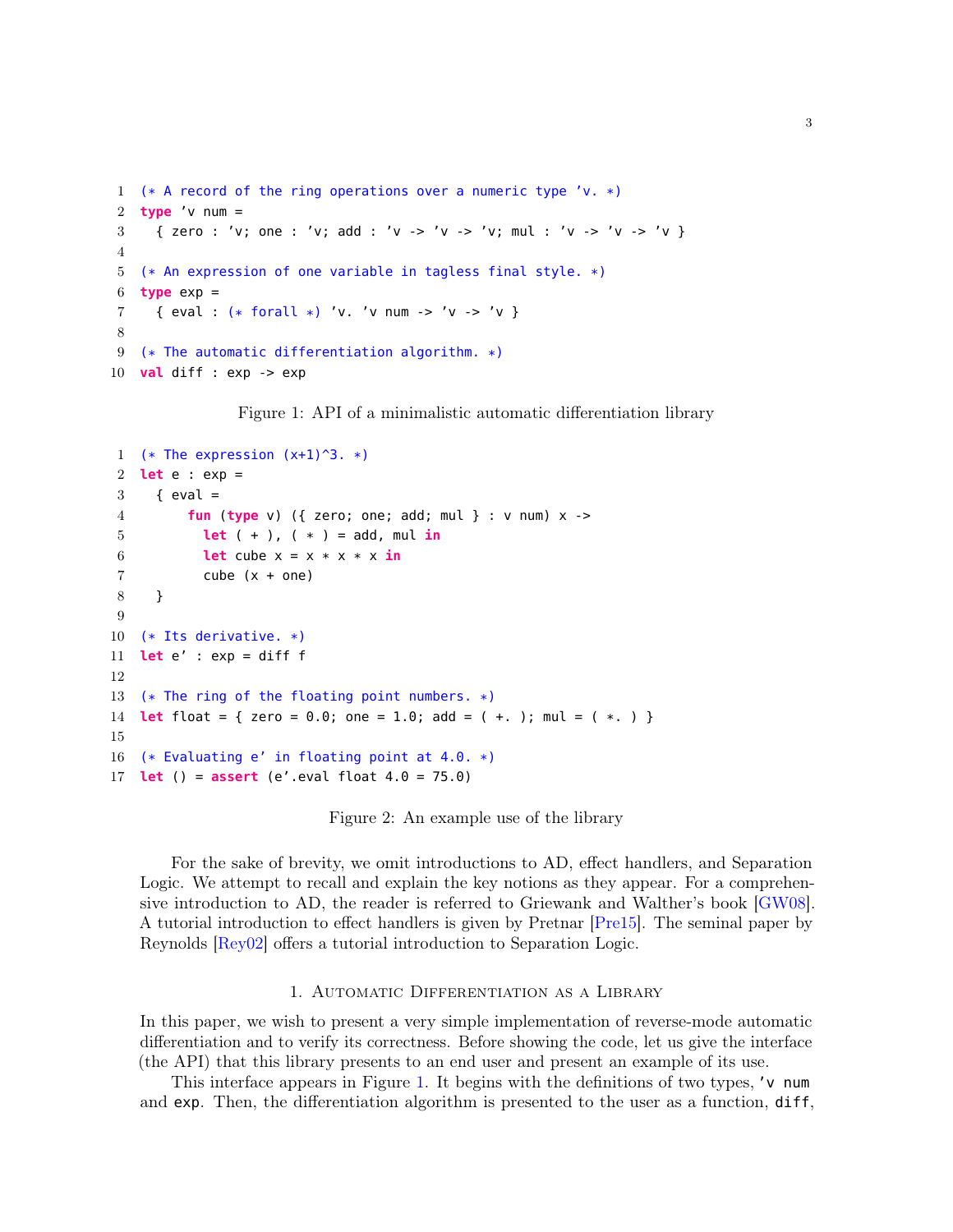whose type is  $exp -\geq exp$ . Thus, differentiation transforms an expression into an expression. There remains to answer the question: what is an expression?

In this minimalistic library, we wish to handle expressions that are constructed out of the constants 0 and [1](#page-3-0), addition, multiplication, and a single variable.<sup>1</sup> Now, how should expressions be represented? A natural idea might be to represent them as abstract syntax trees, which one would do by declaring  $exp$  as an algebraic data type. However, such an approach would not allow us to present **diff** as a function of type **exp**  $\rightarrow$  **exp**. Indeed, automatic differentiation is not symbolic differentiation: it does not expect a symbolic expression as an input, and does not construct a syntactic representation of the derivative. Here, a well-known alternative representation of expressions is better suited, namely the Church-Böhm-Berarducci encoding [\[Kis12\]](#page-29-7), also known as the "tagless final" representation [\[CKS09,](#page-28-0) [Kis10\]](#page-29-8). In this approach, an expression is a computation: provided it is given access to the four operations (zero, one, addition, multiplication) and to the value of the single variable, it produces a value. This is visible in Figure [1,](#page-2-1) where an expression is represented as a function of type 'v num -> 'v -> 'v (line [7\)](#page-2-2). The first argument, of type 'v num, is a dictionary, that is, a record of four fields, containing the implementations of the four operations. The second argument, of type 'v , is the value of the variable. The result, also of type 'v , is the value of the expression. In fact, an expression is a polymorphic computation: indeed, we require it to be polymorphic in the type  $'v^2$  $'v^2$ . This allows an expression to be "evaluated" in many different ways: by applying it to suitable arguments, one can for instance evaluate it using integer arithmetic, evaluate it using floating-point arithmetic, or even convert it to a symbolic representation.

This representation of expressions is sufficiently flexible for reverse-mode automatic differentiation to be expressed as a function diff of type exp -> exp. Even though neither the algorithm nor its implementation using effect handlers is new, such a formulation of diff as a transformation of expressions in "tagless final" style seems new. Our implementation of  $diff (§3)$  $diff (§3)$  evaluates the expression that one wishes to differentiate under a nonstandard implementation of the four operations, where addition and multiplication perform control effects. Thus, although this is not visible in the definition of the type  $\exp$ ,<sup>[3](#page-3-2)</sup> our implementation exploits the fact that an expression must be effect-polymorphic: that is, it must be insensitive to the effects performed by the operations add and mul. This idea is explicitly spelled out in [§5.2,](#page-15-0) where we propose a formal specification of diff in Separation Logic.

An example of the use of the library appears in Figure [2.](#page-2-3) We first build a representation e of the mathematical expression  $(x + 1)^3$ . This part is unfortunately rather verbose. Line [4](#page-2-4) introduces the type parameter  $v$  and the five value parameters zero, one, add, mul, and  $x$ . Line [5](#page-2-5) redefines the infix operators  $+$  and  $*$  as aliases for **add** and **mul**; unfortunately, OCaml does not allow similarly redefining 0 and 1 as aliases for zero and one. The "meat" of the definition of  $e$  is at lines  $6-7$ . Then, we apply diff to  $e$  so as to obtain a representation  $e'$ of the derivative of **e** with respect to the variable x (line [11\)](#page-2-8). This function call terminates

<span id="page-3-0"></span><sup>1</sup>For the sake of simplicity, we restrict our attention to expressions of one variable. Generalizing the algorithm and its proof so as to handle expressions of several variables should be straightforward, but would add a certain amount of clutter, which we prefer to avoid.

<span id="page-3-1"></span><sup>&</sup>lt;sup>2</sup>Technically, the type  $exp$  is defined as a record with one field, named  $eval$ , which contains a polymorphic function: for every type 'v, this function must have type 'v num -> 'v -> 'v.

<span id="page-3-2"></span> ${}^{3}\text{In Multicore OCam, at present, the type system does not keep track of the effects that a function might$ perform. In other words, function types are not annotated with effect information. Any function can in principle perform any effect. An unhandled effect causes a runtime error.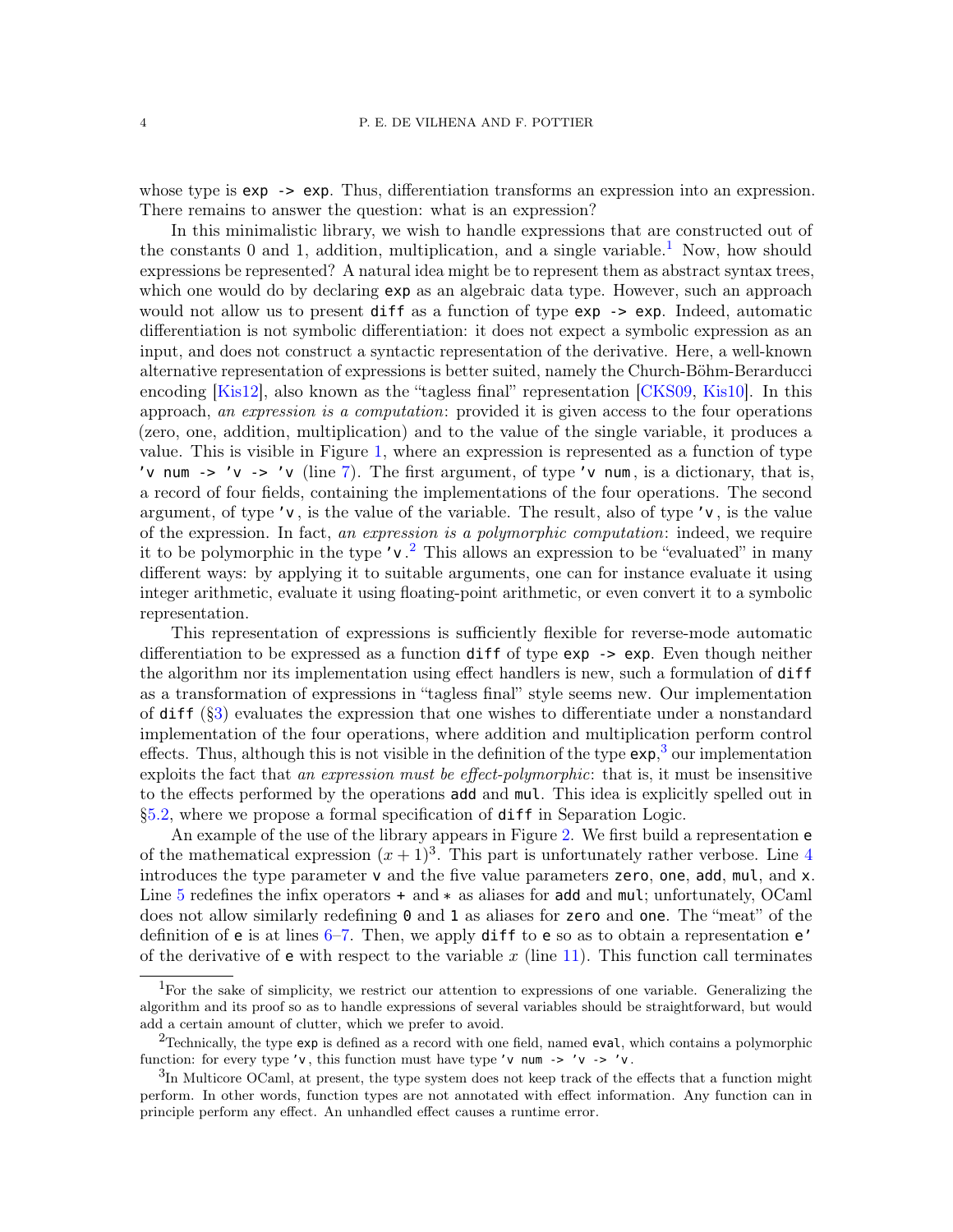immediately: indeed, because an expression is represented as a computation, this call simply allocates and returns a closure. The reverse-mode automatic differentiation algorithm is actually executed only at line [17,](#page-2-9) where we request the evaluation of the expression e' using floating-point arithmetic. There, because we expect e' to be equivalent to the expression  $3(x+1)^2$ , and because we instantiate x with the value 4, we expect the result to be 75. Executing the code validates this expectation: the runtime assertion at line [17](#page-2-9) succeeds.

### 2. Effects and Handlers

<span id="page-4-0"></span>2.1. Effect handling. Effect handling can be understood as a generalization of exception handling, a familiar feature of many high-level programming languages, including Lisp, CLU [\[LS79\]](#page-29-9), Ada, Modula-3, C++, Standard ML, OCaml, Java, and many more. Exception handling allows the execution of a computation to be monitored by a *handler*. The computation may at any time decide to *throw an exception*. In such an event, the computation is interrupted and the handler takes control. In the early days of exception handling, it was debated whether a computation that throws an exception should be terminated or possibly resumed after the handler has run. A consensus emerged in favor of the first option, the "termination model", because it was perceived to be easier to reason about and easier to implement efficiently than the second option, the "resumption model". Ryder and Soffa [\[RS03\]](#page-30-7) offer a historical account.

Like exception handling, effect handling involves the interplay of a computation and a handler. At any time, the computation can interrupt itself by *performing an effect*. Control is then transferred to the handler. As a crucial new feature, the handler receives a firstclass function, also known as a *delimited continuation*,<sup>[4](#page-4-1)</sup> which represents the suspended computation: invoking this function resumes the computation. If and when the computation is resumed, another instance of the handler is installed, so the dialogue continues: the computation can perform another effect, causing control to be again transferred to the handler, and so on.

A continuation is an ordinary function, which an effect handler can use in a variety of ways. If the continuation is not invoked at all, then the computation is stopped. If the continuation is invoked at the end of the handler, then the computation is resumed after the handler has run. If the continuation is invoked somewhere in the middle of the handler, then part of the handler runs before the computation is resumed and part of it runs after the computation has finished. The example that we present shortly, as well as the reverse-mode automatic differentiation algorithm, exploit this pattern.

Yet other uses of the continuation can be imagined. In some applications, the continuation is not invoked by the handler, but is returned by the handler or stored by the handler in memory for use at a later time. In other applications, such as backtracking search, a continuation is invoked several times. This means that a computation that suspends itself once can be resumed more than once. This use of continuations is powerful, but requires care: it breaks the property that "a block of code, once entered, is exited at most once", and thereby compromises the frame rule [\[dVP21a\]](#page-29-2), one of the most fundamental reasoning rules of Separation Logic. Both Multicore OCaml and our reasoning rules [\[dVP21a\]](#page-29-2) require

<span id="page-4-1"></span><sup>&</sup>lt;sup>4</sup>The literature offers a wide variety of delimited control operators, that is, operators that allow capturing delimited continuations [\[Fel88,](#page-29-10) [DF90,](#page-29-0) [Sit93\]](#page-30-8). Effect handling is equivalent in expressive power to many of these operators [\[FKLP19\]](#page-29-11).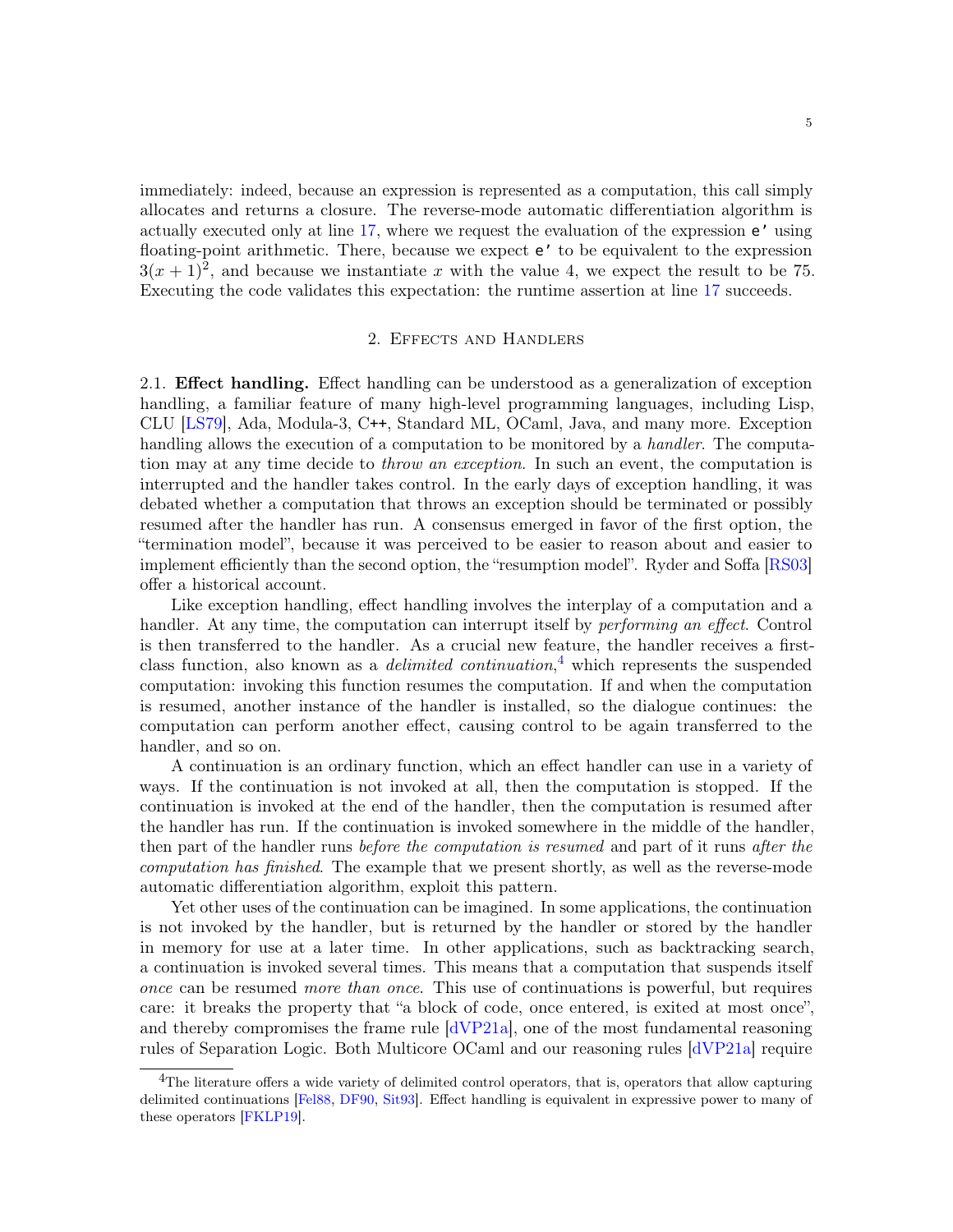```
1 open Printf
2 effect Ask : int -> int
3 let ask x = perform (Ask x)
4 let handle (client : unit -> int) =
5 match client() with
6 | effect (Ask x) k ->
7 let y = x + 1 in
8 printf "I am queried at %d and I am replying %d.\n" x y;
9 continue k y;
10 printf "Earlier, I have been queried at %d and I have replied %d.\n" x \ y11 | result ->
12 printf "The computation is finished and returns %d.\n" result
13 let () =
14 handle (fun () -> ask 2 + ask 7)
```
<span id="page-5-0"></span>Figure 3: A simple demonstration of effect handlers

```
I am queried at 7 and I am replying 8.
I am queried at 2 and I am replying 3.
The computation is finished and returns 11.
Earlier, I have been queried at 2 and I have replied 3.
Earlier, I have been queried at 7 and I have replied 8.
```
<span id="page-5-1"></span>Figure 4: Output of the program in Figure [3](#page-5-0)

that a continuation be invoked at most once. In the reverse-mode automatic differentiation algorithm, every continuation is invoked exactly once.

Effect handlers are found in several research programming languages, such as Eff [\[BP15,](#page-28-1) [BP20\]](#page-28-2), Effekt [\[BSO20a\]](#page-28-3), Frank [\[LMM17\]](#page-29-12), Koka [\[Lei14,](#page-29-13) [Lei20\]](#page-29-14), Links [\[HLA20\]](#page-29-15), and Multicore OCaml [\[DEH](#page-28-4)+17, [DMS20\]](#page-29-4). They have also been implemented as a library in mainstream programming languages such as Scala [\[BSO20b\]](#page-28-5).

2.2. Example. We now illustrate effect handlers via a simple example. Although this example may seem somewhat artificial, it deserves to be understood, as it exploits effect handling exactly in the same way as the reverse-mode automatic differentiation algorithm that we wish to study.

Multicore OCaml offers three basic constructs for effect handling. **perform** v performs an effect: execution is interrupted and control is transferred to the nearest enclosing handler, which receives the value v and a continuation k. **continue** k w invokes the continuation k: the suspended computation is resumed, just as if **perform** v had returned the value w. Finally, the **match** construct wraps a computation in a handler.

The example in Figure [3](#page-5-0) exploits all of these constructs in combination. It is a complete Multicore OCaml program, whose output appears in Figure [4.](#page-5-1)

In line [2,](#page-5-2) the effect Ask is declared, with signature int  $\rightarrow$  int. This means that the expression **perform** (Ask x) requires x to have type int and has type int. In line [3,](#page-5-3) ask x is defined as a shorthand for **perform** (Ask x). Thus, the function ask has type int -> int.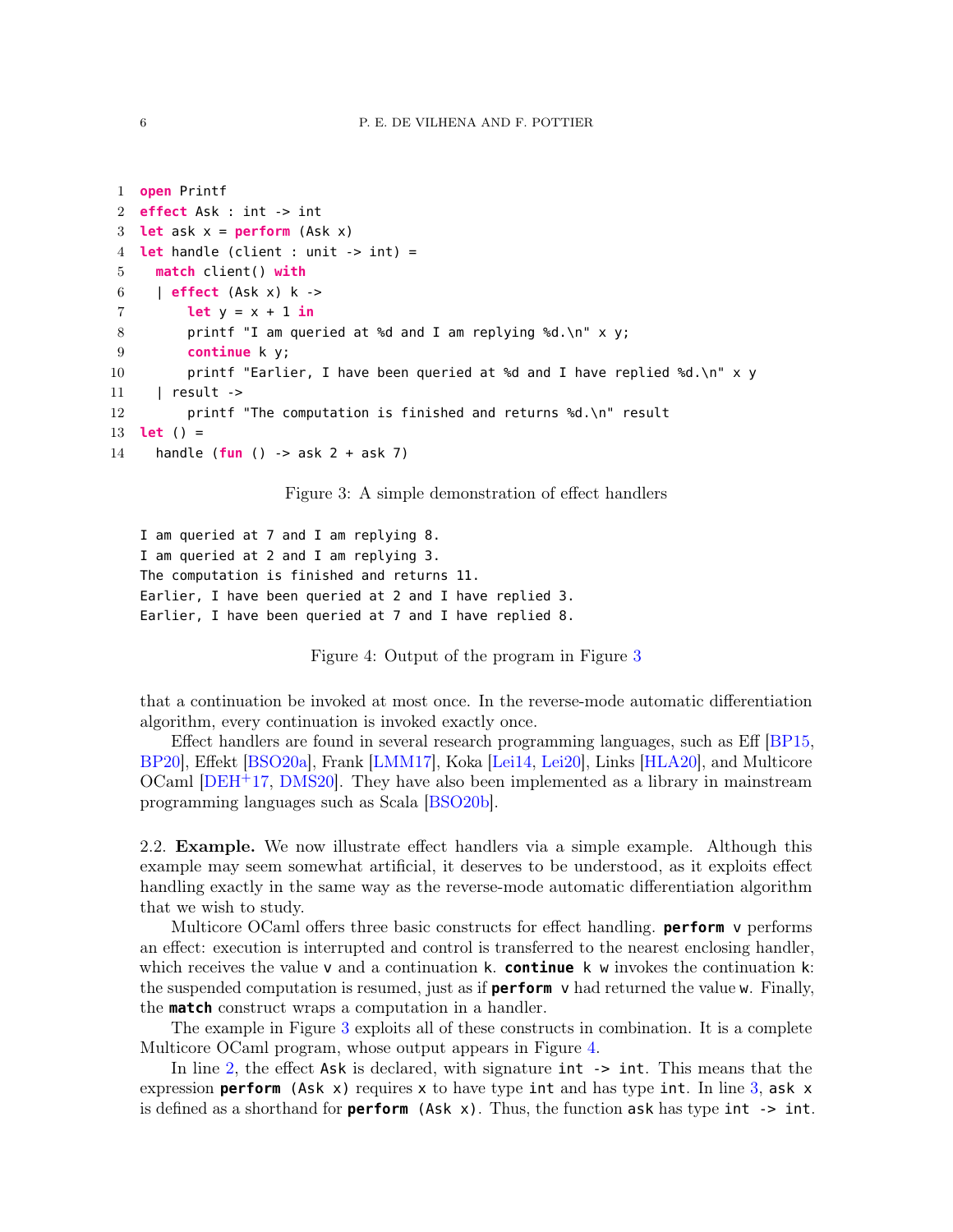The function handle at line [4](#page-5-4) executes the computation client() under a handler for the effect Ask. The handler takes the form of a **match** construct whose first branch (line [6\)](#page-5-5) takes control when the computation performs the effect Ask and whose second branch (line [11\)](#page-5-6) takes control when the computation finishes.

The **effect** branch at line [6](#page-5-5) specifies how the handler behaves when the client performs an effect. The handler receives the integer value x that was passed as an argument to ask as well as a continuation k. It defines  $y$  as  $x+1$  and applies the continuation k to y (line [9\)](#page-5-7) between two printf statements. Thus, the first printf statement is executed before the suspended computation is resumed, whereas the second printf statement takes effect only after the suspended computation terminates. It is crucial to remark that the execution of **continue** k y may involve further effects and their handling.

The second branch, at line [11,](#page-5-6) specifies what to do after the client terminates normally and returns a value, result. The printf statement at line [12](#page-5-8) displays this value.

We are now in a position to understand why the function application handle (**fun** () -> ask 2 + ask 7) at line  $14$  produces the output shown in Figure [4.](#page-5-1) Multicore OCaml happens to follow a right-to-left evaluation order, so the function call ask 7 takes place first, causing control to be transferred to the handler, with x bound to 7. The handler immediately prints "I am queried at 7...", then resumes the client by calling **continue** k 8 at line [9.](#page-5-7) (The printf statement at line  $10$ , whose effect is to print "Earlier, I have been queried at 7...", is delayed until this call returns.) The client then resumes its work and reaches the function call **ask** 2, again causing control to be transferred to the handler. This is in fact a new instance of the handler, where this time x is bound to 2. This second effect is handled like the previous one. The handler immediately prints "I am queried at 2...", then resumes the client by calling **continue** k 3. (The printf statement at line [10,](#page-5-10) whose effect is to print "Earlier, I have been queried at 2...", is delayed until this call returns.) The client now computes  $3 + 8$  and terminates with the value 11. The termination of the client is handled by a third and last instance of the handler: there, control reaches the printf statement at line [12,](#page-5-8) producing the third line of output. This third instance of the handler is then finished and disappears. The previous two instances of the handler, whose activation records still exist on the control stack, are allowed to complete their execution. Thus, the two printf statements that were delayed earlier are allowed to take effect. Naturally, the most recent handler instance is allowed to complete first: this explains the order in which the last two lines of output appear.

In summary, the execution of this code is divided in two phases. During the first phase, which lasts as long as the client runs, the client performs a sequence of effects, and the printf statements at line [8](#page-5-11) are executed in order, while the printf statements at line [10](#page-5-10) are accumulated on the control stack. During the second phase, which begins when the client terminates, the printf statements that have been delayed are popped off the control stack and are executed, in reverse order. Using Danvy and Goldberg's [\[DG05\]](#page-29-16) terminology: the first phase occurs at *call time* while the second phase occurs at *return time*.

### 3. Implementing Reverse-Mode AD with Effect Handlers

<span id="page-6-0"></span>We now propose an implementation of the API that was presented earlier ([§1\)](#page-2-0). This code is based on Sivaramakrishnan's implementation [\[Siv18\]](#page-30-3), which itself was inspired by Wang et al.'s work [\[WR18,](#page-30-0) [WZD](#page-30-1)<sup>+</sup>19]. The code appears in Figure [5.](#page-7-0) At this point, we give only an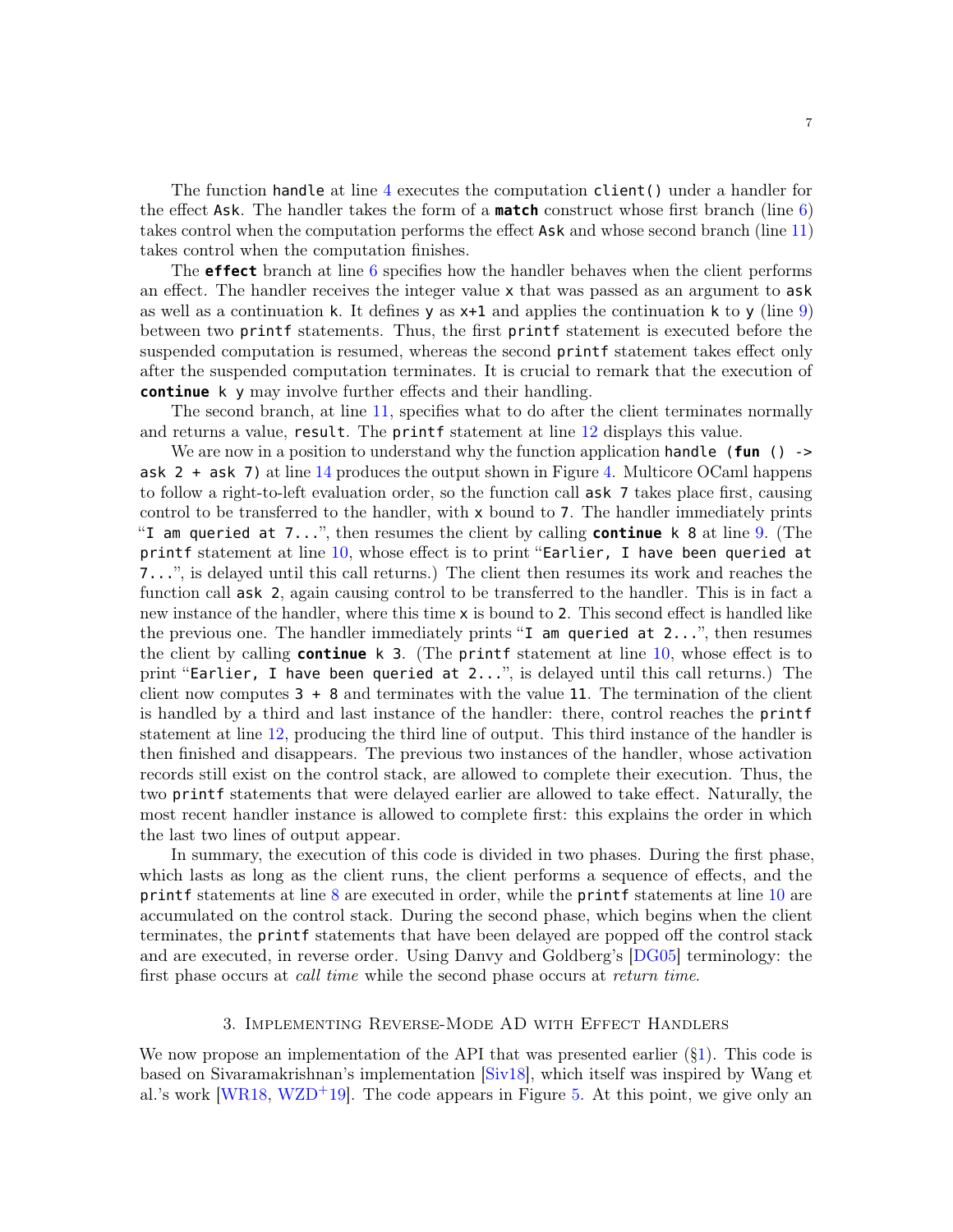```
1 type 'v num = { zero : 'v; one : 'v; add : 'v -> 'v -> 'v; mul : 'v -> 'v -> 'v }
2 type \exp = { \exp \left\{ ( * \text{ for all } * \text{)} \right\} 'v. 'v num -> 'v -> 'v }
3
4 let diff (e : exp) : exp = { eval =
5 fun (type v) ({ zero; one; add; mul } : v num) (n : v) ->
6 let (+), (*) = add, mul in
7 let open struct
8
9 type t = O | I | Var of {v : v ; mutable d : v} (* zero | one | var *)
10 effect Add : t * t -> t
11 effect Mul : t * t -> t
12
13 let mk n = Var \{v = n; d = zero\}14 let get_v u = match u with O -> zero | I -> one | Var u -> u.v
15 let get_d u = match u with O | I -> assert false | Var u -> u.d
16 let update u i = match u with O | I -> () | Var u -> u.d <- u.d + i
17
18 let num =
19 let zero = O
20 and one = I
21 and add a b = \text{perform (Add (a, b))}22 and mul a b = perform (Mul (a, b)) in
23 { zero; one; add; mul }
24
25 let x = mk n
26
27 let () =
28 match e.eval num x with
29 effect (Add (a, b)) k ->
30 let u = mk (get_v a + get_v b) \frac{in}{}</math>31 continue k u;
32 update a (get_d u);
33 update b (get_d u)
34 | effect (Mul (a, b)) k ->
35 let u = mk (get_v a * get_v b) in
36 continue k u;
37 update a (get_d u * get_v b);
38 update b (get_d u * get_v a)
39 | y ->
40 update y one
41
42 end in
43 get_d x
44 }
```
<span id="page-7-30"></span><span id="page-7-29"></span><span id="page-7-28"></span><span id="page-7-27"></span><span id="page-7-26"></span><span id="page-7-25"></span><span id="page-7-24"></span><span id="page-7-23"></span><span id="page-7-22"></span><span id="page-7-21"></span><span id="page-7-15"></span><span id="page-7-14"></span><span id="page-7-13"></span><span id="page-7-5"></span><span id="page-7-4"></span><span id="page-7-0"></span>Figure 5: Reverse-mode automatic differentiation in Multicore OCaml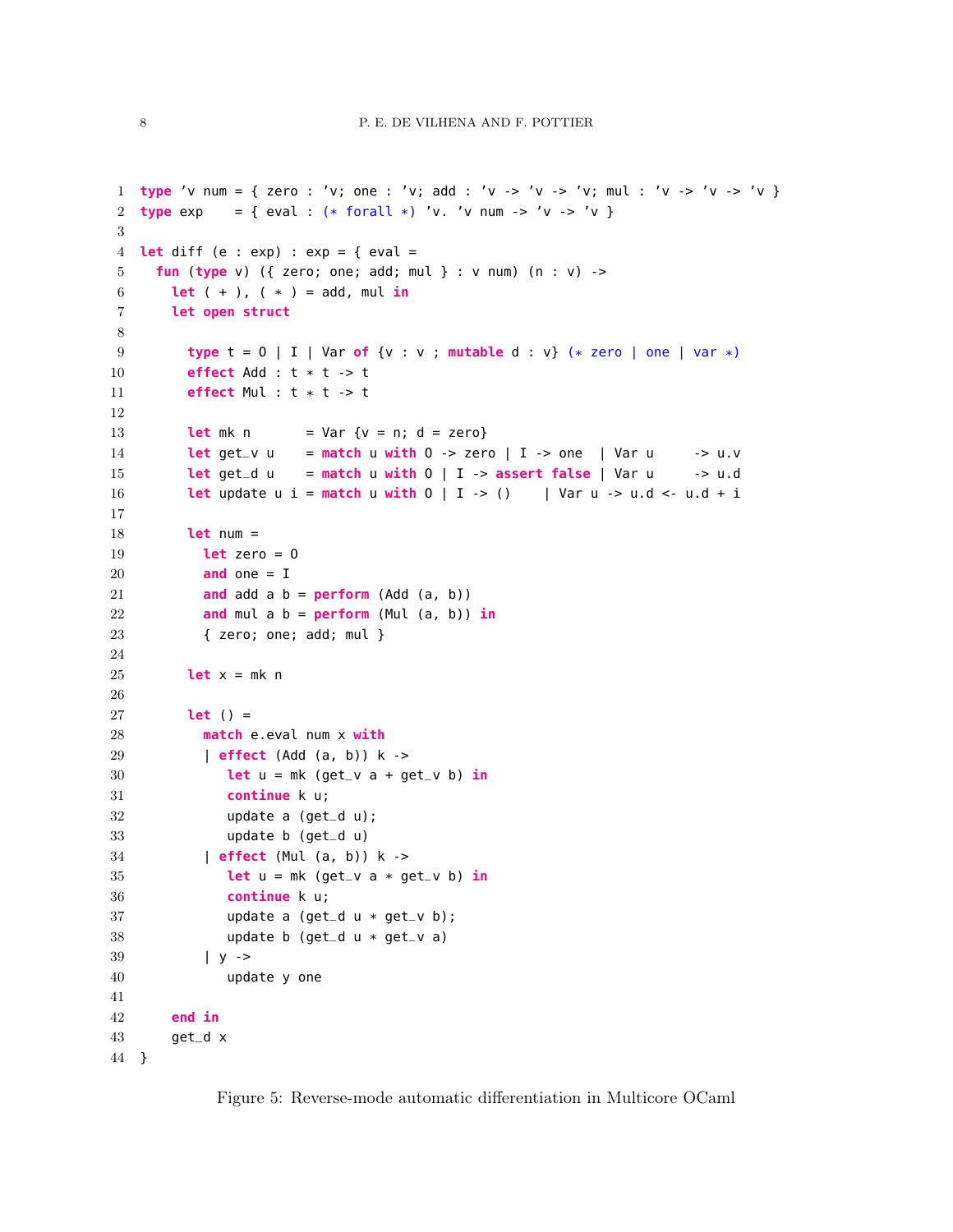informal sketch of how the code works; a more detailed correctness argument is deferred to a later section ([§5\)](#page-13-0).

The definitions of the types ' $v$  num and  $exp$  are the same as in Figure [1](#page-2-1) and have been explained earlier ([§1\)](#page-2-0).

The definition of the function diff begins with a number of abstractions over value and type parameters. The parameter  $e$  (line [4\)](#page-7-1) is the expression that we must differentiate. The parameter  $v$  (line [5\)](#page-7-2) is the type of numbers that the user chooses, and the parameters zero, one, add, mul are the arithmetic operations at this type, also chosen by the user. The parameter n (line [5\)](#page-7-2) is the value at which the expression diff e must be evaluated. After these preliminaries, the bulk of the code of diff appears between lines [9](#page-7-3) and [43.](#page-7-4)<sup>[5](#page-8-0)</sup>

What happens next? Because the expression e is opaque, there is only one thing that we can do with it, namely evaluate it, by calling e.eval. We do so at line [28.](#page-7-5) Now, recall that e.eval is a polymorphic function (line [2\)](#page-7-6): it is parameterized with a type 'v of numbers and with a dictionary of type 'v num. Thus, when we call e.eval, we are free to instantiate 'v with a type of our choosing, provided that we supply implementations of zero, one, add, mul at this type. This is what we do next: between lines [9](#page-7-3) and [23,](#page-7-7) we define a type t and construct a dictionary of type t num. These definitions are internal: to a user of diff, they are entirely invisible.

We use objects of type t to keep track of the intermediate results that appear during the evaluation of the expression e. We define t as an algebraic data type (line [9\)](#page-7-3): an intermediate result is either O, which denotes the constant 0, or I, which denotes the constant 1, or a "variable", that is, a record that carries the tag **Var** and holds two fields named **v** and **d**, short for *value* and *derivative*.<sup>[6](#page-8-1)</sup> As will become clear shortly, the  $\mathsf{v}$  field is immutable and is initialized during the forward phase of the algorithm; the d field is mutable and is updated (possibly several times) during the backward phase.

Four auxiliary functions help construct and manipulate objects of type t. The function mk (line [13\)](#page-7-8) has type  $v \rightarrow t$ . It allocates and initializes a fresh "variable". The functions  $get_v$  and  $get_d$  (lines [14](#page-7-9) and [15\)](#page-7-10) have type  $t \rightarrow v$ . They read the v and d fields of a "variable", and handle the constants **0** and **I** in a suitable way.<sup>[7](#page-8-2)</sup> The function update (line [16\)](#page-7-11) has type  $t \rightarrow v \rightarrow$  unit. It updates the d field of a "variable" by adding the value i to it. Applying update to the constant O or I does nothing.

A dictionary num of type t num is defined at lines [18–](#page-7-12)[23.](#page-7-7) This dictionary is passed as an argument to e.eval on line [28.](#page-7-5)

A single "variable" x is allocated at line [25](#page-7-13) and is given the value n. The d field of this variable serves as a placeholder where the final result of the differentiation algorithm is eventually read (line [43\)](#page-7-4).

The bulk of the computation, which takes place between lines [27](#page-7-14) and [40,](#page-7-15) exploits effects in the following way. The operations num.add and num.mul, which are defined at lines [21](#page-7-16) and [22](#page-7-17) and which can be invoked by e.eval, perform effects. Two effects, Add and Mul, are declared at lines [10](#page-7-18) and [11.](#page-7-19) We handle these effects by wrapping the function call

<span id="page-8-0"></span><sup>&</sup>lt;sup>5</sup>"**Let open struct**" at line [7](#page-7-20) is an OCaml idiosyncrasy that allows toplevel definitions (of types, effects, and values) to appear in the midst of an expression.

<span id="page-8-1"></span> $6$ One might wish to simplify things by getting rid of the data constructors 0 and I and by defining zero and one as "variables" whose v fields hold the values 0 and 1 and whose d fields are useless. This can work in practice, but involves redundant writes to the d fields. Furthermore, our proof in Separation Logic is easier if zero and one are immutable (therefore shareable) objects.

<span id="page-8-2"></span><sup>7</sup>The function get\_d is never applied to a constant. The expression **assert false** denotes a dead branch.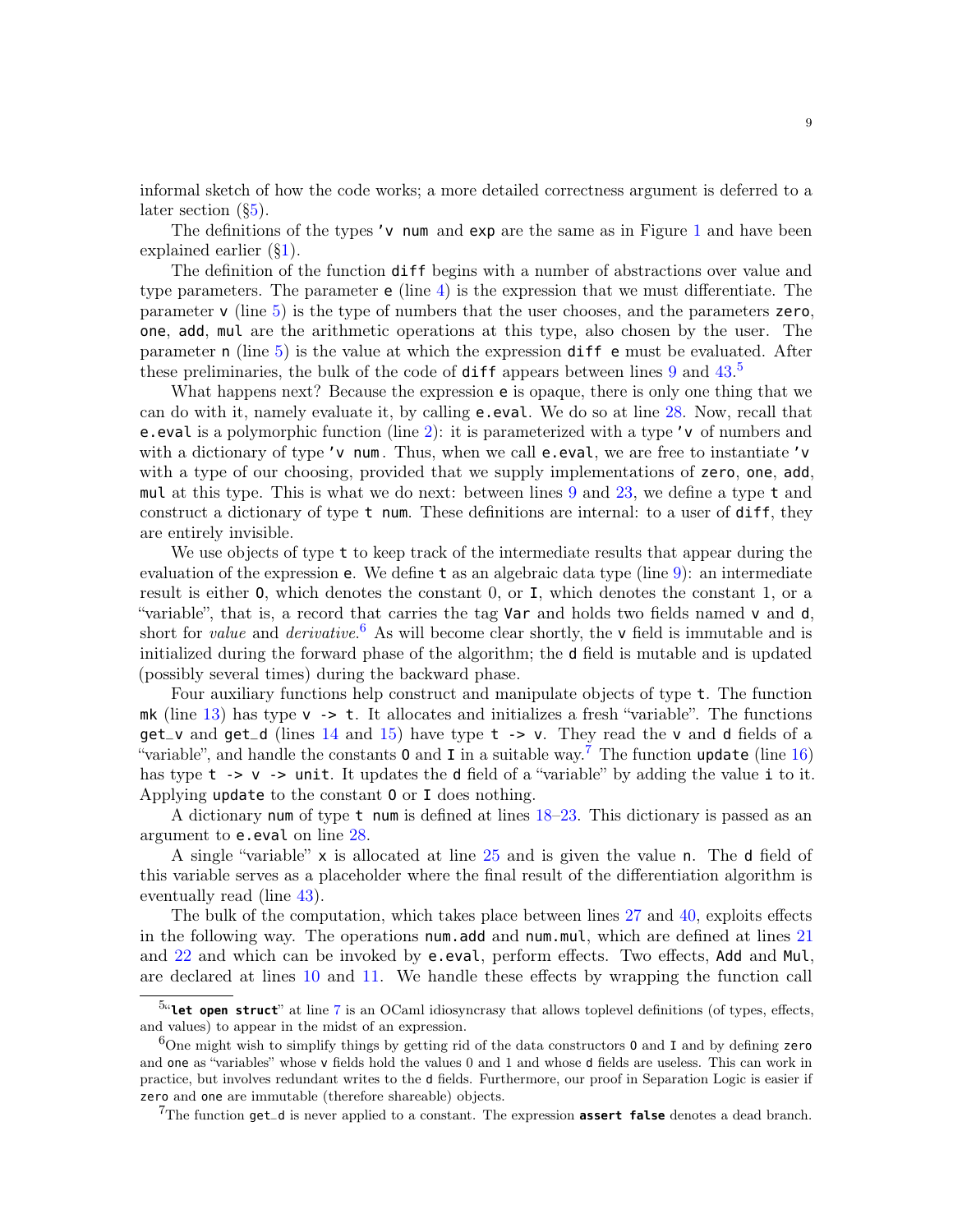e.eval num x in an effect handler (line [28\)](#page-7-5). The structure of this handler is analogous to that found in our previous example (Figure [3\)](#page-5-0). Because the continuation is invoked in the middle of the handler's code (lines [31](#page-7-21) and [36\)](#page-7-22), the execution of the algorithm is divided in two phases: a forward phase and a backward phase.

The forward phase lasts as long as the function call e.eval num x runs. During this phase, the operations num.add and num.mul can be invoked, causing a sequence of effects to take place. When an effect occurs, it is serviced by the handler code that precedes the **continue** statement (lines [30](#page-7-23) and [35\)](#page-7-24). Control is then immediately handed back to the computation e.eval num x, while the execution of the handler code that follows the **continue** statement is postponed. The handler code before the **continue** statement uses the constructor function mk to allocate a fresh "variable" u. The v field of this variable, which is immutable, immediately receives its final value: during the forward phase, the expression e is evaluated in a standard way. The d field, which is mutable, is initialized with the number zero: it is meant to be updated during the backward phase.

The backward phase begins when the function call **e**.eval num x terminates and returns a "variable" y, which represents its final result. At this point, the effect handler receives control (line  $39$ ) and writes the number one into y's d field. Then, the control stack is unwound and all of the handler code whose execution was postponed earlier is executed. Thus, for each Add effect that took place earlier, the code at lines [32–](#page-7-26)[33](#page-7-27) is executed, and for each Mul effect that took place earlier, the code at lines [37](#page-7-28)[–38](#page-7-29) is executed. The purpose of this code, in short, is to update the d fields of the operands of each intermediate addition or multiplication operation. These updates are performed in reverse order with respect to the earlier sequence of effects.

Once the backward phase is over, the code block at lines [27–](#page-7-14)[40](#page-7-15) is exited. Control moves on to the last line, where the desired derivative is now found in the d field of the "variable" x (line [43\)](#page-7-4).

#### 4. Mathematical Preliminaries

<span id="page-9-0"></span>We now wish to explain more precisely what reverse-mode automatic differentiation computes and why it works. To this end, we must introduce a number of simple mathematical definitions. We distinguish a group of notions that are needed in the specification of the automatic differentiation algorithm and a group of notions that are needed in the proof of correctness of the algorithm. These groups are presented in [§4.1](#page-9-1) and [§4.2.](#page-12-0)

<span id="page-9-1"></span>4.1. Notions Used in the Specification of the Algorithm. The algorithm is insensitive to the manner in which numbers are represented at runtime: the runtime values manipulated by the algorithm are not necessarily floating-point numbers. In line [5](#page-7-2) of Figure [5,](#page-7-0) one can see that the code is parameterized over a type v of numbers and over a dictionary { zero; one; add; mul } whose type is v num. Furthermore, when verifying the algorithm, we want our reasoning to be not only independent of the runtime representation of numbers, but also independent of the mathematical structure that these numbers inhabit. That is, the ideal mathematical numbers that appear in the proof of the algorithm need not be real numbers: they can be drawn from an arbitrary set  $R$ , provided this set is equipped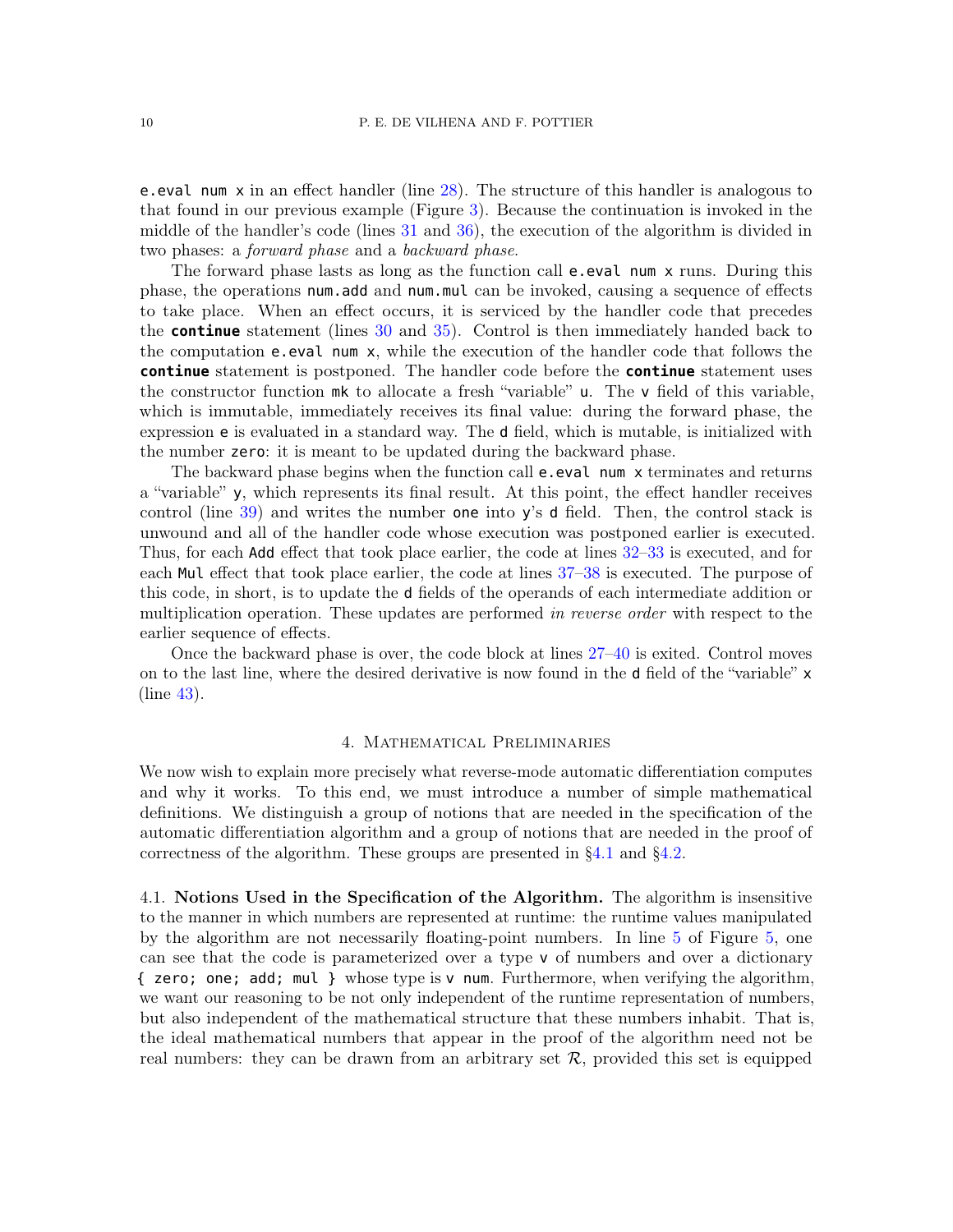with sufficient structure. For our purposes, the structure of a semiring suffices.<sup>[8](#page-10-0)</sup> Thus, the proof of the algorithm is parameterized with a semiring  $R$ , or, more precisely, with a tuple  $(\mathcal{R}, 0, +, 1, \times, \equiv)$ , where  $\equiv$  is an equivalence relation on  $\mathcal{R}$ , and where the axioms of a semiring hold with respect to this equivalence relation. In the following, r ranges over  $\mathcal{R}$ . The proof is also parameterized with a binary predicate  $isNum$ , which provides a connection between runtime values and mathematical numbers: the relation v  $isNum\ r$  means that the runtime value  $v$  represents the number  $r$ . These aspects are explained in greater detail when we present the specification of the algorithm  $(\S 5.2)$ .

Earlier  $(\S1)$ , we have informally defined what we mean by an "expression", and we have decided to represent expressions at runtime in "tagless final" style, that is, as computations of type exp (Figure [5\)](#page-7-0). Nevertheless, when reasoning about the algorithm, it is natural to think of an expression as an abstract syntax tree. Thus, in this section, we define an (ideal, mathematical) expression as an abstract syntax tree. Later on, we define a predicate  $i s E x p$ which spells out the connection that exists between runtime values of type  $exp$  and ideal expressions (Definition [5.2\)](#page-15-1).

An expression E is an abstract syntax tree whose nodes include (1) the constants "zero" and "one"; (2) applications of binary arithmetic operators (addition and multiplication), also known as "nodes"; and (3) other numeric constants or variables, also known as "leaves", drawn from some set  $\mathcal{I}.$ 

**Definition 4.1** (Expressions). Let  $\mathcal{I}$  be a finite or infinite set. Let *i* range over  $\mathcal{I}$ . The set  $Exp_7$  of expressions whose variables are drawn from  $\mathcal I$  is defined as follows:

$$
Binop \ni op ::= Add \mid Mul
$$
  
 
$$
Exp_{\mathcal{I}} \ni E ::= Zero \mid One \mid Node op E E \mid Leaf \ i
$$

In the following, the parameter  $\mathcal I$  is instantiated in several different ways:

- (1) We sometimes wish to reason about closed expressions, that is, expressions without variables, whose leaves are arbitrary numeric constants. Then, we instantiate  $\mathcal I$  with  $\mathcal R$ .
- (2) The function diff operates on expressions of a single mathematical variable  $X$ . In this case, we take I to be a singleton set. In the paper, we write  $\{X\}$  for this singleton set, where the name X is seen as a fixed abstract symbol.  $9$
- (3) While verifying the algorithm, we sometimes need to abstract away a subexpression and view it as a mathematical variable. At runtime, when the algorithm runs, this subexpression is represented by a value v of type  $\tau$  (line [9](#page-7-3) of Figure [5\)](#page-7-0). We use this value as a unique identifier. This leads us to instantiating  $\mathcal I$  with the set Val of runtime values, which we introduce later on ([§5\)](#page-13-0).

To give meaning to expressions, we define  $[[E]]_{\rho}$ , the value of the expression E under an environment  $\rho$ , a mapping of variables to numbers in  $\mathcal{R}$ . This is straightforward:

<span id="page-10-0"></span><sup>8</sup>We require just a semiring, as opposed to a ring, because the inverse of addition is not used in the algorithm or in its proof.

<span id="page-10-1"></span> $^{9}$ In Coq, we use the unit type, whose single inhabitant is the unit value tt.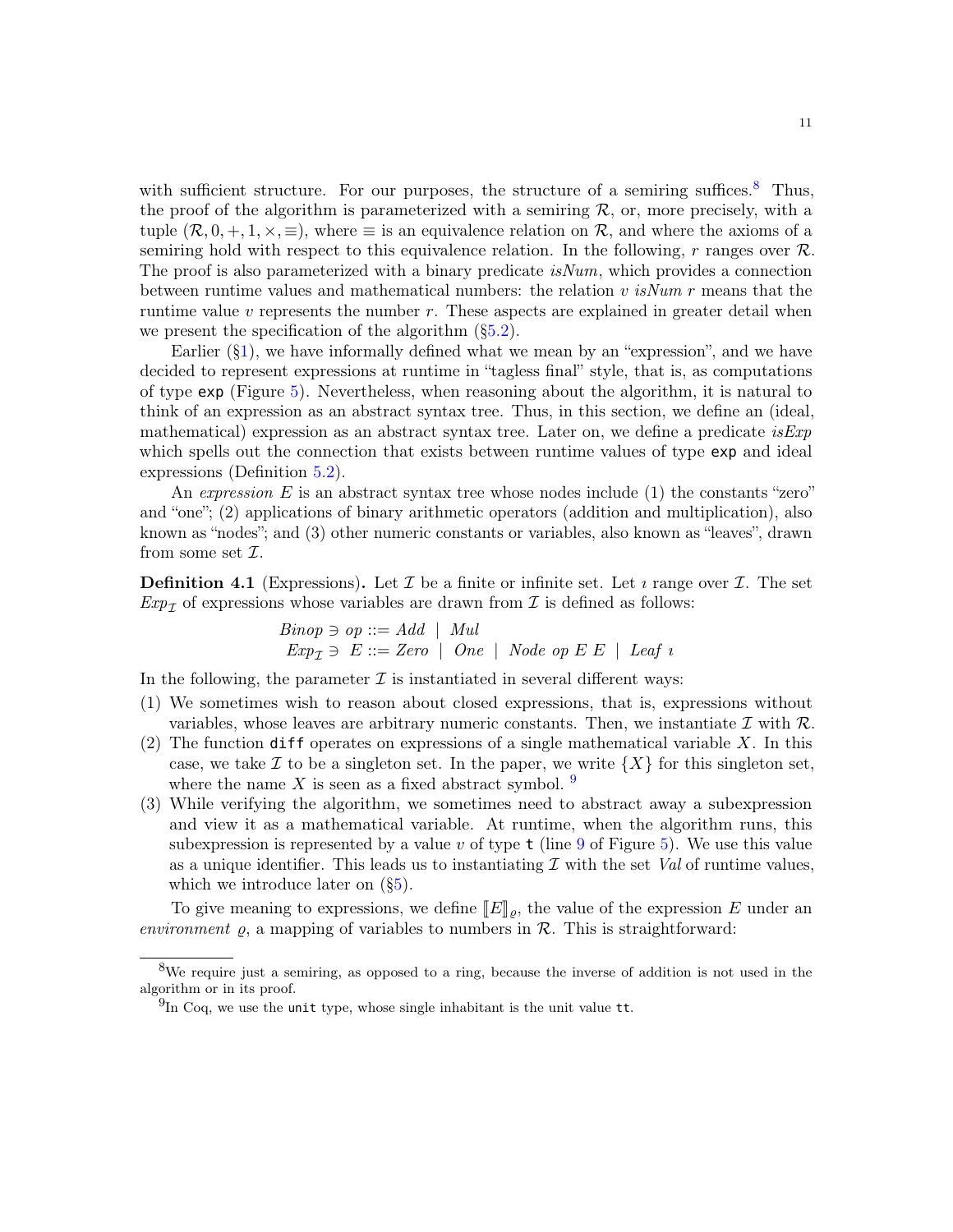**Definition 4.2** (Expression Evaluation). The function  $[\![\cdot]\!]_{(\cdot)} : Exp_{\mathcal{I}} \to (\mathcal{I} \to \mathcal{R}) \to \mathcal{R}$  is inductively defined as follows: inductively defined as follows:

$$
\begin{array}{rcl}\n\llbracket Zero \rrbracket_{\varrho} & = & 0 \\
\llbracket One \rrbracket_{\varrho} & = & 1 \\
\llbracket Node \; Add \; E_1 \; E_2 \rrbracket_{\varrho} & = & \llbracket E_1 \rrbracket_{\varrho} + \llbracket E_2 \rrbracket_{\varrho} \\
\llbracket Node \; Mul \; E_1 \; E_2 \rrbracket_{\varrho} & = & \llbracket E_1 \rrbracket_{\varrho} \times \llbracket E_2 \rrbracket_{\varrho} \\
\llbracket Leaf \; i \rrbracket_{\varrho} & = & \varrho(i)\n\end{array}
$$

In the specification of the algorithm, we use a symbolic derivative, and in its proof, we use partial derivatives. We now provide definitions of these notions. We begin with  $\partial E/\partial j$  ( $\varrho$ ), the partial derivative of an expression E with respect to a variable j, evaluated at a point  $\varrho$ . In this definition, E is an expression of several variables: its variables range over *I*. The variable *j* is an arbitrary member of *I*. The environment  $\varrho$  has type  $\mathcal{I} \to \mathcal{R}$ ; it can be thought of as an  $\mathcal{I}\text{-dimensional point.}$ 

<span id="page-11-0"></span>**Definition 4.3** (Partial Derivative). The function  $\partial \cdot / \partial \cdot (\cdot) : (\mathcal{I} \to \mathcal{R}) \to \mathit{Exp}_{\mathcal{I}} \to \mathcal{I} \to \mathcal{R}$  is inductively defined as follows:

$$
\frac{\partial Zero/\partial j(\varrho)}{\partial One/\partial j(\varrho)} = 0
$$
  
\n
$$
\frac{\partial One/\partial j(\varrho)}{\partial y(\varrho)} = 0
$$
  
\n
$$
\frac{\partial (Node \text{ Add } E_1 \text{ } E_2)/\partial j(\varrho)}{\partial (Node \text{ Mul } E_1 \text{ } E_2)/\partial j(\varrho)} = \frac{\partial E_1}{\partial y(\varrho)} \times [E_2]_{\varrho} + [E_1]_{\varrho} \times \frac{\partial E_2}{\partial y(\varrho)}
$$
  
\n
$$
\frac{\partial (Leaf \text{ } i)/\partial j(\varrho)}{\partial (Leaf \text{ } i)/\partial j(\varrho)} = 0 \quad \text{otherwise}
$$

One recognizes in this definition the well-known laws that indicate how to compute a partial derivative of a sum, of a product, and of a variable. Most mathematicians would view the above equations as a set of laws that can be proved, based on a more primitive definition of derivation. We take these laws as the definition of derivation, because this is sufficient for our purposes and removes the need for us to engage in deeper mathematics.

The partial derivative  $\partial E/\partial j$  ( $\rho$ ) can be thought of as a number, an element of the semiring  $\mathcal{R}$ . However, provided an appropriate semiring is chosen, Definition [4.3](#page-11-0) can also serve as the basis for a definition of the symbolic derivative. For this definition, we restrict our attention to *univariate expressions*, that is, expressions of a single variable  $X$ , and we instantiate R with the *free semiring*  $Exp_{\{X\}}$  of univariate expressions.<sup>[10](#page-11-1)</sup>

We write Leaf for the environment (that is, the function) of type  $\{X\} \to Exp_{\{X\}}$  that maps the variable X to the expression Leaf X. We remark that evaluating an expression  $E$ in the free semiring with respect to this environment yields  $E$  itself: that is, the identity law  $\llbracket E \rrbracket_{\text{Leaf}} = E$  holds. This remark helps understand the following definition:

**Definition 4.4** (Symbolic Derivative). Let  $E \in Exp_{\{X\}}$  be a univariate expression. The symbolic derivative of  $E$ , written  $E'$ , is defined by:

$$
E' = \partial E / \partial X \ (Leaf)
$$

<span id="page-11-1"></span><sup>&</sup>lt;sup>10</sup>The free semiring of univariate expressions is defined as follows. Its carrier is  $Exp_{\{X\}}$ , the set of univariate expressions. Its constants zero and one are the expressions Zero and One. Its addition and multiplication operations map  $E_1$  and  $E_2$  respectively to *Node Add*  $E_1$   $E_2$  and *Node Mul*  $E_1$   $E_2$ . Its equivalence relation is inductively defined as the smallest equivalence relation that validates all of the semiring axioms. In a slight abuse of notation, we use the name  $Exp_{\{X\}}$  both for the free semiring and for its carrier set.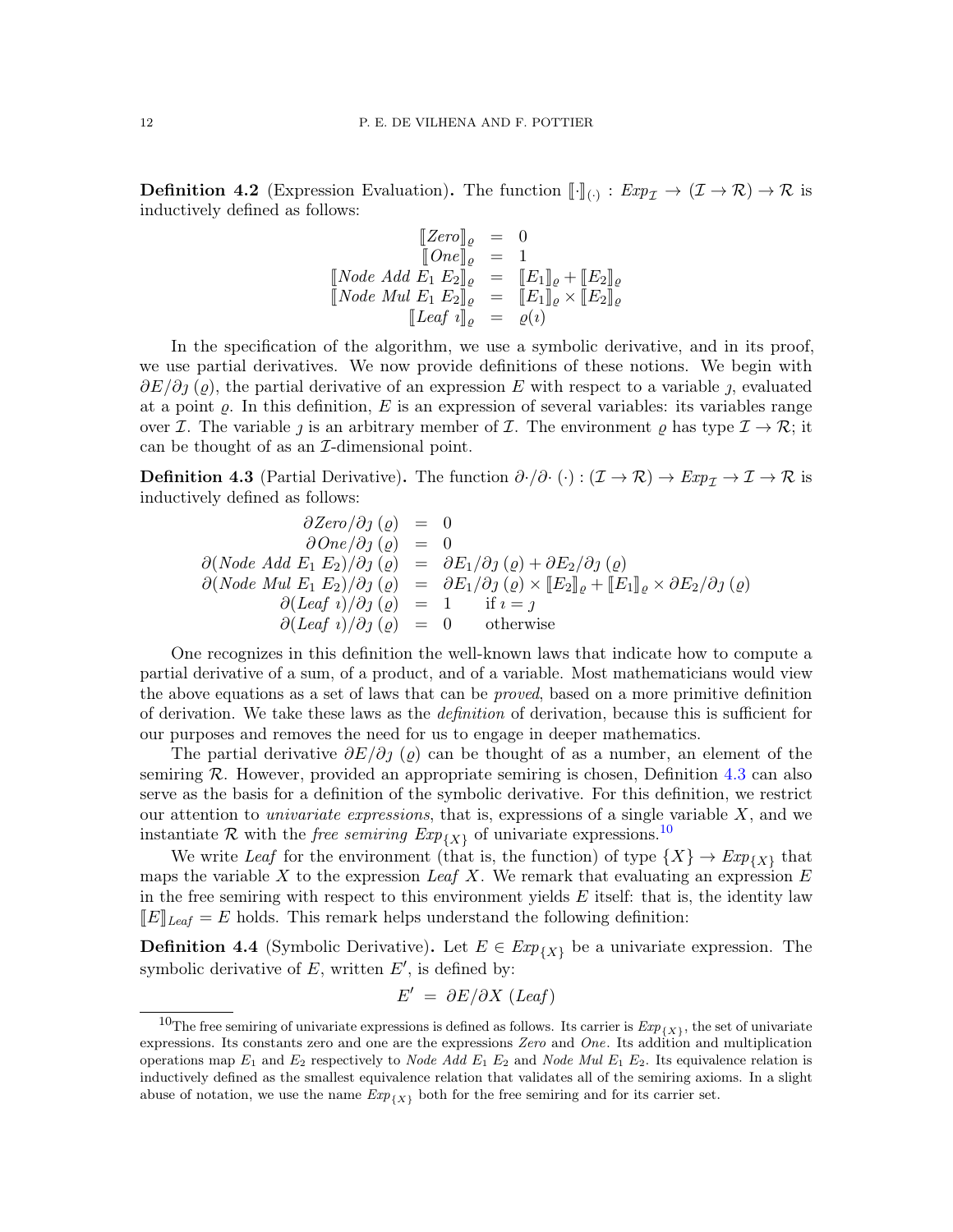This definition views the symbolic derivative  $E'$  as the partial derivative of E with respect to  $X$ , evaluated in the free semiring, under the environment Leaf. Although this definition might seem somewhat mysterious, one can easily check that it gives rise to the usual laws of symbolic derivation. In the case of multiplication, for instance, by combining the fourth equation of Definition [4.3](#page-11-0) with the identity laws  $[[E_1]]_{Leaf} = E_1$  and  $[[E_2]]_{Leaf} = E_2$ , one immediately obtains the familiar symbolic derivation law:

(*Node Mul* 
$$
E_1
$$
  $E_2$ )' = *Node Add* (*Node Mul*  $E'_1$   $E_2$ ) (*Node Mul*  $E_1$   $E'_2$ ).

<span id="page-12-0"></span>4.2. Notions Used in the Proof of the Algorithm. As announced earlier, we now wish to introduce a series of definitions that play a role in the proof of the algorithm  $(\S 5.3)$ , but not in its specification ([§5.2\)](#page-15-0). These definitions may be skipped upon first reading.

For the purposes of the proof, we must introduce an alternative view of syntactic expressions. During the execution of the automatic differentiation algorithm, the function call e.eval num x (line [28](#page-7-5) of Figure [5\)](#page-7-0) constructs an expression in an incremental manner, one node at a time. We need to reason about such a sequence of construction events and to convert it, when desired, to an expression.

In each such event, a new node  $u$  is built out of an arithmetic operator  $op$  and two preexisting nodes a and b. Technically, the node identifiers  $u, a$  and b are drawn from the set Val of runtime values, but this detail does not matter at this point. We write the 4-tuple  $(u, op, a, b)$  under the form let  $u = a op b$ , so as to better reflect its intended meaning, which is that the identifier u is bound to the atomic expression a op b. We refer to such a 4-tuple as a binding. We write B for a single binding and K for a list of bindings, where, by convention. the left end of the list represents the earliest binding and its right end represents the newest binding.

<span id="page-12-1"></span>**Definition 4.5** (Bindings; contexts). Let  $u, a, b$  range over *Val.* The syntax of bindings and contexts is defined as follows:

> LetBinding  $\Rightarrow$  B ::= let  $u = a$  op b  $Context \ni K ::= [] \mid B; K$

We use a semicolon to denote all three forms of concatenation, that is,  $B; K$  for "cons",  $K; B$  for "snoc", and  $K; K'$  for general concatenation. Moreover, we use  $defs(K)$  to denote the list of binders introduced in the context K, that is,  $\text{defs}(\text{let } u = a \text{ op } b; K) = u; \text{defs}(K)$ and  $\text{defs}(\lceil) = \lceil$ .

The hole  $\parallel$  at the right end of a list of bindings K can be viewed as a placeholder, waiting to be filled with a node identifier y. In other words, a sequence of bindings  $K$  can be viewed as a *context*. A pair of a context  $K$  and a node identifier  $y$  forms an alternative representation of an expression: it is a linear representation, where every subexpression is designated by an identifier, and where the order of construction is explicit. The identifier y designates a distinguished node: the root of the expression. The operation of filling the hole of a context K with an identifier  $y$ , defined next, offers a conversion from this alternative representation to ordinary expressions.

**Definition 4.6** (Filling). The function  $\cdot[\cdot]$ : Context  $\rightarrow$  Val  $\rightarrow$  Exp<sub>Val</sub> is inductively defined as follows:

$$
\begin{array}{rcl}\n[|y] & = & \text{Leaf } y \\
(K; \text{let } u = a \text{ op } b)[y] & = & \text{Node } op \ (K[a]) \ (K[b]) \qquad \text{if } u = y \\
(K; \text{let } u = a \text{ op } b)[y] & = & K[y] \qquad \text{otherwise}\n\end{array}
$$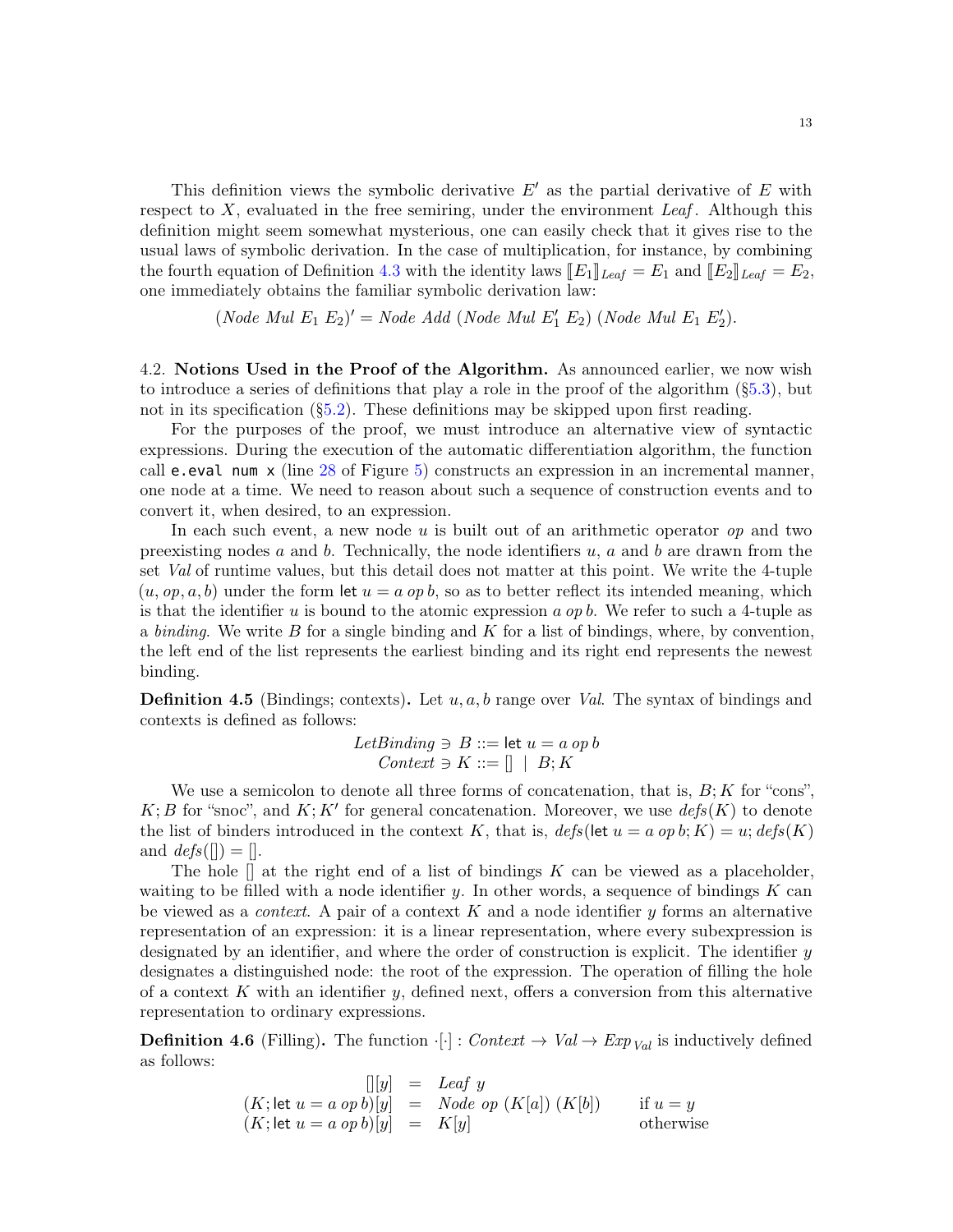Our last definition is the extension of an environment  $\rho$  with a context K, resulting in an updated environment  $\rho\{K\}.$ 

**Definition 4.7** (Extension of an Environment). The function  $\{ \cdot \} : (Val \rightarrow \mathcal{R}) \rightarrow Context \rightarrow$  $(Val \rightarrow \mathcal{R})$  is inductively defined as follows:

$$
\varrho\{K\} = \lambda y. \llbracket K[y] \rrbracket_{\varrho}
$$

This definition states that, in order to obtain the meaning of an identifier y under the environment  $\varrho\{K\}$ , one must first plug y into K, yielding an expression  $K[y]$ , then evaluate this expression under  $\varrho$ , yielding a number  $[[K[y]]_{\rho}$ .

#### 5. Formal Verification of Reverse-Mode AD with Effect Handlers

<span id="page-13-0"></span>In this section, we use the mathematical definitions of the previous section  $(\S_4)$  in combination with Hazel [\[dVP21a\]](#page-29-2), an extension of Separation Logic with support for effect handlers, described in previous work by the same authors. Hazel allows writing a formal specification of the library that was presented earlier ([§3\)](#page-6-0). Based on this specification, one can prove that the code in Figure [5](#page-7-0) is correct: we do indeed provide a machine-checked proof of this claim. Based on this specification, without any knowledge of the code, one could also prove the correctness of a program that uses the automatic differentiation library; we do not do so in this paper.

We open this section with a short introduction to the core notions of the program logic Hazel ([§5.1\)](#page-13-1). Then, we propose a formal specification of our automatic differentiation library  $(\S 5.2)$ . Finally, we present the proof that the library satisfies its specification  $(\S 5.3)$ .

<span id="page-13-1"></span>5.1. Hazel. In traditional Separation Logic [\[Rey02,](#page-30-6) [O'H19\]](#page-29-17), one can write program specifications at a pleasant level of abstraction, which combines rigor and generality. A program specification expressed in Separation Logic is rigorous, as it has a well-defined mathematical meaning. It is general, because it does not mention the areas of memory that the program must not or need not access: it describes only the data structures that the program needs to access or modify.

Hazel extends this methodology to support programs that exploit effect handlers. Hazel consists of two main components, namely (1) a core programming language with support for effect handlers, equipped with a formal operational semantics; and (2) a program logic, where the standard notion *weakest precondition* [\[JKJ](#page-29-1)<sup>+</sup>18,  $\S6$ ] is extended with a *protocol* that describes a contract between the program that performs effects and the effect handler.

HH and its Operational Semantics. To reason about programs in a rigorous way, a necessary step is to define what programs are and how they behave. In other words, one must define the syntax and the dynamic semantics of the programming language of interest. Here, we are interested in reasoning about Multicore OCaml programs. However, proposing a formal dynamic semantics for the complete OCaml language (let alone the Multicore extensions) would be a challenging endeavor. For this reason, we focus on a core calculus, a subset of Multicore OCaml, which suffices to express the automatic differentiation library of [§3.](#page-6-0) A small set of features, including first-class functions, references, effect handlers and one-shot continuations, suffices. In previous work  $\frac{dVP}{21a}$ , we have defined such a calculus, dubbed HH (for "heaps and handlers"), and have endowed it with a small-step operational semantics. We do not recall the syntax or operational semantics of  $HH$ , whose details are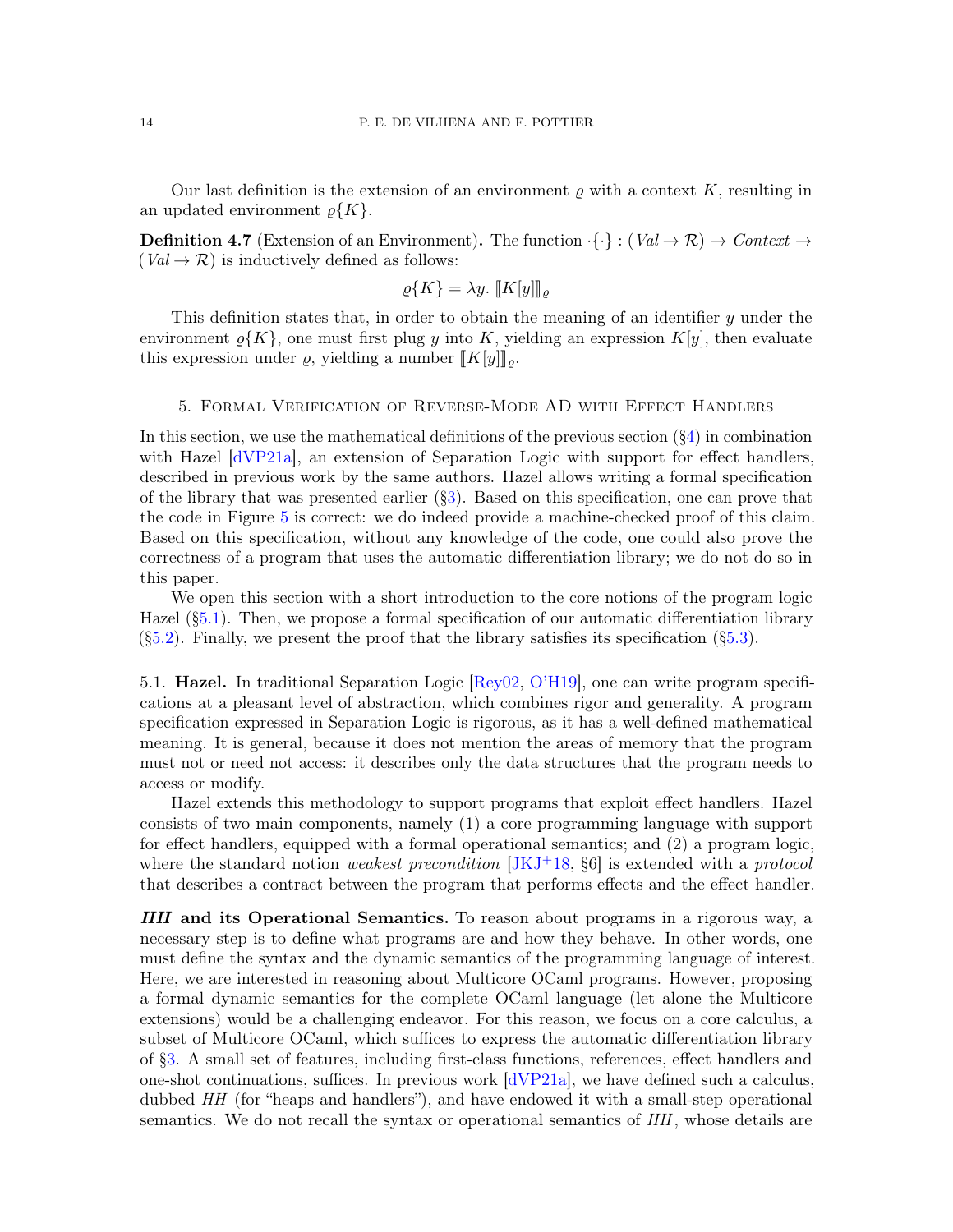not relevant here. For the purposes of the present paper, it should suffice to say that there is an infinite set Loc of memory locations; there is a set Val of values, which includes the unit value, memory locations, binary products and sums, first-class functions, and first-class continuations; and the heap is modeled as a finite map of memory locations to values.

There are differences between  $HH$  and Multicore OCaml, most of which we believe are inessential. Perhaps the most critical difference is that an effect in Multicore OCaml carries a name and a value, and an **effect** declaration dynamically generates a fresh name, whereas an effect in HH is nameless: it carries just a value. For the time being, we gloss over this aspect, and discuss it in [§7.](#page-26-0)

Program logic. An operational semantics defines the behavior of programs, but does not provide a convenient means of describing or reasoning about this behavior at a high level of abstraction. A program logic addresses this shortcoming. It offers a specification language in which one can describe how a program behaves in the eye of an outside observer, without exposing the details of its inner workings.

Hazel is a program logic for the programming language  $HH$ . Thus, it can describe programs that involve effects and effect handlers. Hazel is both an instance and an extension of the program logic Iris  $[JKJ^+18]$  $[JKJ^+18]$ . Iris is programming-language-independent: we instantiate it for HH. Iris traditionally has no support for effect handlers: we extend it with such support. The main novel ingredient of Hazel's specification language is a richer weakest precondition predicate, which is parameterized with a protocol.

A traditional weakest precondition predicate, as found in propositional dynamic logic [\[TB19\]](#page-30-9) or in Iris  $[JKJ^+18, §6]$  $[JKJ^+18, §6]$ , takes the form  $wp \in \{\phi\}$ , where e is a program (or an expression that is part of a larger program) and  $\phi$  is a postcondition. A postcondition is a predicate that describes the result value and the final state: in short, the assertion  $wp \in {\phi}$  guarantees that the program e can be safely executed (that is, it will not crash) and that, if execution terminates, then, in the final state, the result value v satisfies the assertion  $\phi(v)$ . A condition P on the initial state, also known as a precondition, can be expressed via an implication:  $P \rightarrow \infty$  e { $\phi$ } means that if initially the assertion P holds, then it is safe to execute e and, once a value v is returned,  $\phi(v)$  holds. In Iris, such an assertion is *affine*, which means that it represents a permission to execute e at most once. When this assertion is wrapped in the "persistence" modality  $\Box$ , it represents a permission to execute e as many times as one wishes. Thus, the persistent assertion  $\Box(P \rightarrow \ast wp \ e \ {\phi})$  is equivalent to the traditional Hoare triple  $\{P\}$  e  $\{\phi\}$  [\[JKJ](#page-29-1)<sup>+</sup>18, §6]. The distinction between affine and persistent assertions matters especially in Hazel because first-class continuations in HH are one-shot: an attempt to invoke a continuation twice causes a runtime failure. Hazel statically rules out this kind of failure: when proving the correctness of an algorithm, Hazel requires the user to prove that every continuation is invoked at most once.

In  $HH$ , a program can not only diverge, or terminate and return a value, but can also interrupt itself by performing an effect. For this reason, in contrast with a traditional weakest precondition, an extended weakest precondition in Hazel takes the form ewp e  $\langle \Psi \rangle \{ \phi \}$ , where e is a program,  $\phi$  is a postcondition, and  $\Psi$  is a protocol. A protocol describes the effects that a program may perform: it can be thought of as a contract between the program and the effect handler that encloses it. In short, the assertion  $\exp e \langle \Psi \rangle {\phi}$  means that (1) it is safe to execute e, that (2) if a value v is returned, then  $\phi(v)$  holds, and that (3) if e performs an effect, then this effect respects the protocol  $\Psi$ .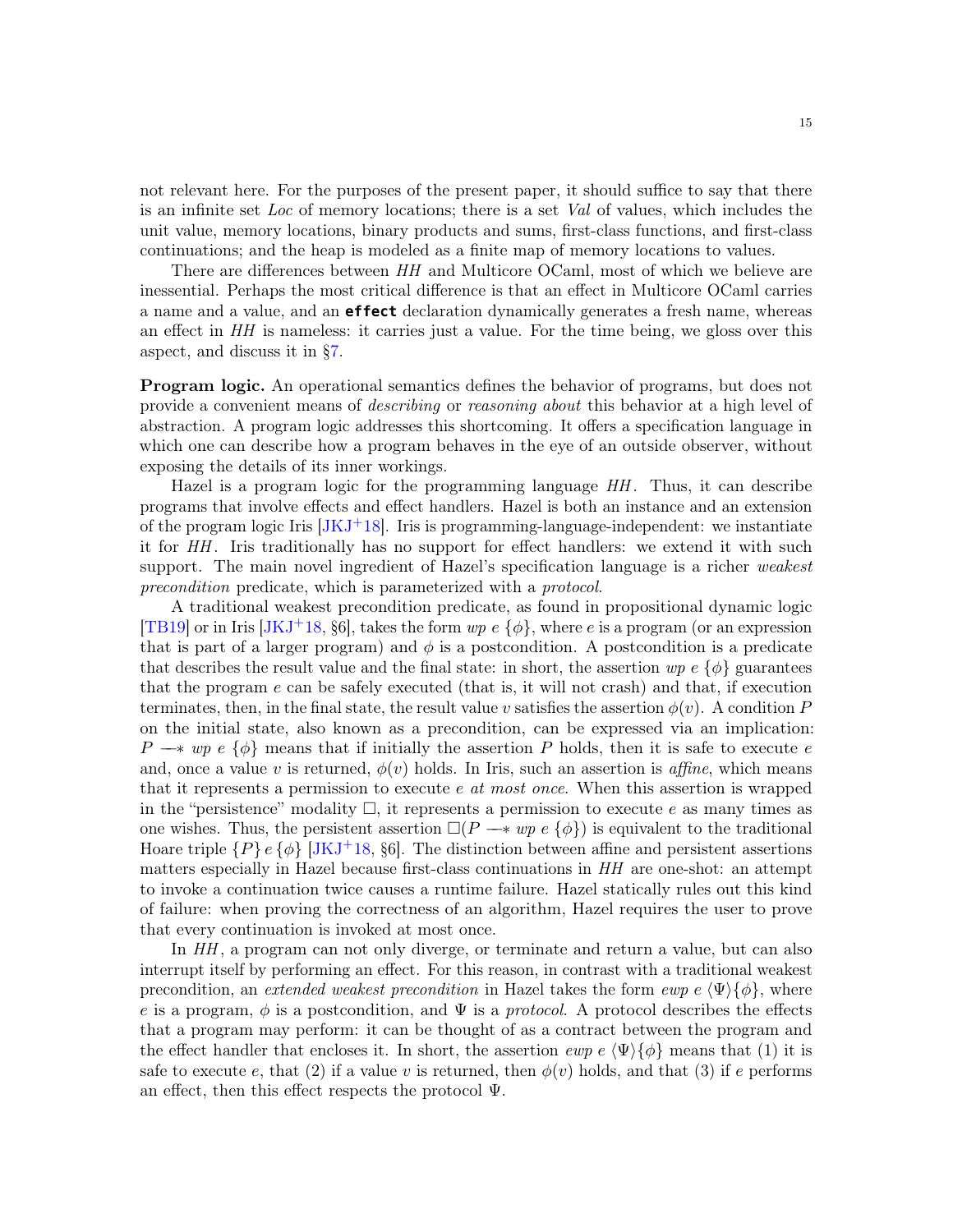What is a protocol? We answer this question only partially at this point, because the specification of  $diff$  ([§5.2\)](#page-15-0) involves very few protocols. One important concrete protocol is the *empty protocol* ⊥, which forbids all effects: the assertion *ewp e*  $\langle \perp \rangle$ { $\phi$ } guarantees that the program e does not perform any effect. Another important idiom is the use of an abstract protocol, that is, a universally quantified protocol variable  $\Psi$ . Abstract protocols are typically used to describe *effect-polymorphic* higher-order functions. As we shall see, an expression in tagless final style  $(\S1)$  is an example of such a function.

<span id="page-15-0"></span>5.2. Specification. Intuitively, diff computes the tagless final encoding of the derivative of a univariate expression  $E \in Exp_X$ , given the encoding of E. The key to formalizing this intuition is thus to define in logical terms what it means for a value to encode an expression.

Indeed, let us assume that we are able to introduce a binary predicate  $i s E x p$  capturing this notion: for any value e and expression  $E \in Exp_X$ , the assertion e is Exp E holds if e is an encoding of  $E$ . Then, it is easy to write the specification of  $diff$ . It suffices to state that if e is Exp E holds for some value e and expression E, then the program different ensumes a value e' that encodes the derivative of E, that is, the assertion e' is Exp E' holds. In formal terms, we make the following statement:

<span id="page-15-5"></span>Statement 5.1 (Formal specification). The specification of diff is expressed as follows:  $\forall e \ E. \ e \ isExp E \longrightarrow \exp (\text{diff } e) \ \langle \bot \rangle \{e'. \ e' \ isExp E' \}$ 

There remains to explain the definition of the predicate  $isExp$ , which is given below:

<span id="page-15-1"></span>**Definition 5.2** (is Exp). The predicate  $\_\_$  is Exp  $\_\_$ : Val  $\to$  Exp<sub>{X}</sub>  $\to$  iProp, where iProp is the type of Hazel assertions, is defined as follows:

<span id="page-15-4"></span><span id="page-15-3"></span><span id="page-15-2"></span>
$$
\forall \text{zero one add mul.} \begin{cases}\n\text{ewp (e.eval } \{\text{zero; one; add; mul}\}) \langle \perp \rangle \{f . \qquad (A) \\
\forall \Psi \mathcal{R} \text{ isNum.} \\
\text{isNumDict (zero, one, add, mul, isNum, } \Psi, \mathcal{R}) \longrightarrow \\
\forall n r. n \text{ isNum } r \longrightarrow \\
\text{ewp (f n) } \langle \Psi \rangle \{d. \exists s. \\
d \text{ isNum } s * s \equiv_{\mathcal{R}} [E]_{(\lambda X . r)}\}\n\end{cases}\n\tag{C}
$$

The definition captures the idea that a value  $e$  is an encoding of the expression E if e. eval, applied to a dictionary and to a number, returns the value of  $E$  at this number. The assertion e is Exp E actually spells this idea out in two steps. The first step is the assertion on line  $(A)$  $(A)$  $(A)$ : the claim that the application of  $e$ , eval to any dictionary runs silently (it either loops or eventually terminates), returning a value  $f$ . The second step is the assertion on line  $(B)$  $(B)$  $(B)$ : the postcondition of this application, that is, a claim about f.

On line ([B](#page-15-3)), we find three universally quantified terms: a protocol  $\Psi$ , a semiring  $\mathcal R$ and a representation predicate isNum :  $Val \rightarrow \mathcal{R} \rightarrow iProp$ . They all participate in the specification of the arithmetic operations in the dictionary. The protocol describes the effects that add and mul may perform. The semiring  $\mathcal R$  is the set of numbers over which the numeric functions operate. The predicate is Num is the link between values and elements of  $\mathcal{R}$ : the assertion *n isNum r* holds when the value *n* represents the number *r*.

The claim that  $\Psi$  is a description of add and mul's effects and that they operate on representations of  $\mathcal R$  elements is expressed by the premise *isNumDict*. This premise is defined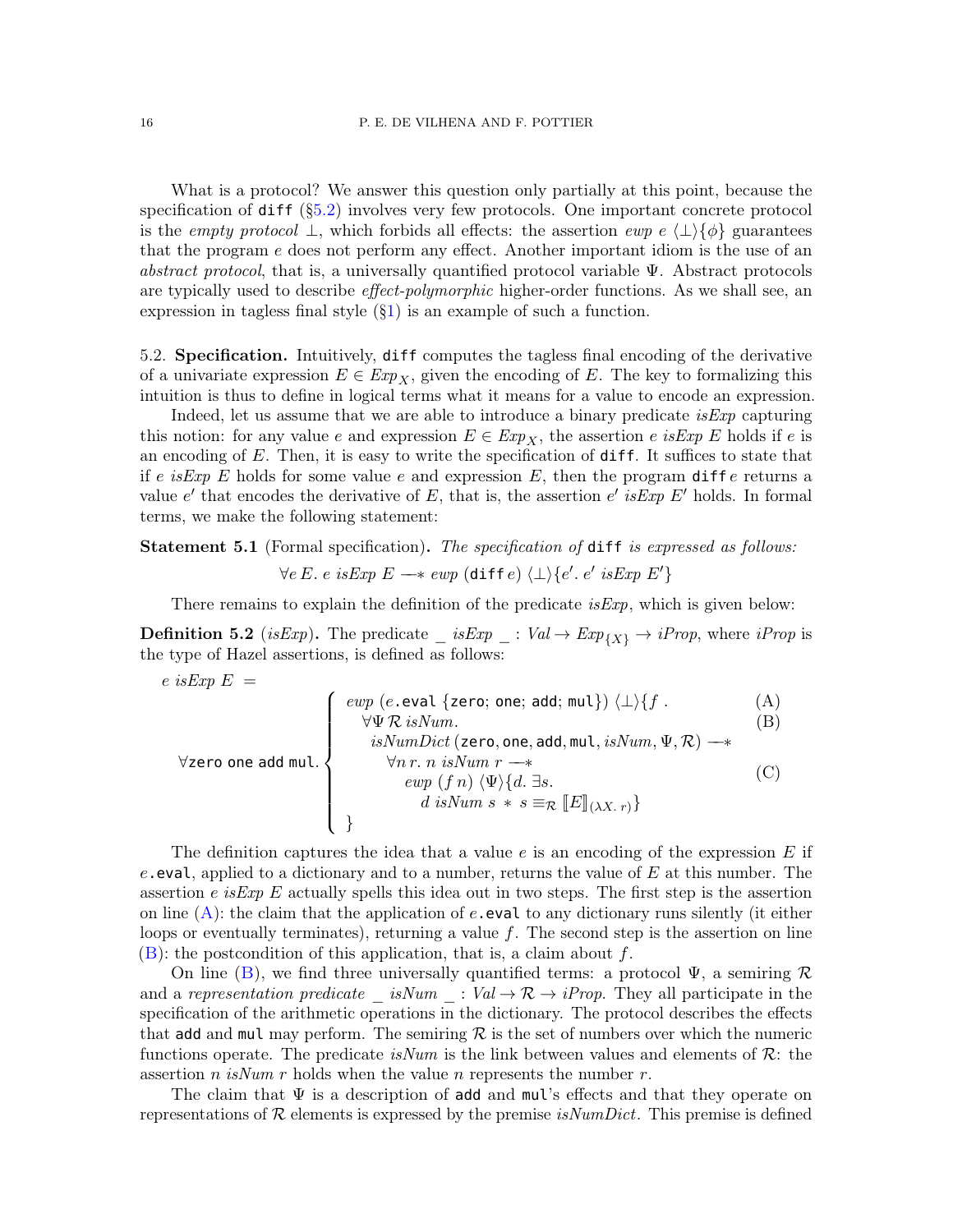$isNumDict$  (zero, one, add, mul,  $isNum, \Psi, \mathcal{R}) =$ 

- $\vdash$  zero  $isNum$  0  $\land$  $\vdash$  one isNum 1 ∧  $\vdash \forall ab \, r \, s.a \, isNum \, r \longrightarrow b \, isNum \, s \longrightarrow \exp ( \text{add } a \, b) \, \langle \Psi \rangle \{c.c \, isNum \, (r + s) \} \quad \land$  $\vdash \forall a \, b \, r \, s.a \, \text{isNum } r \longrightarrow b \, \text{isNum } s \longrightarrow \text{sup} \ (\text{mult } a \, b) \, \langle \Psi \rangle \{c. \, c \, \text{isNum } (r \times s) \}$
- $\vdash \forall a \, r. \, a \, isNum \, r \longrightarrow \Box(a \, isNum \, r)$

<span id="page-16-1"></span>

in Figure [6](#page-16-1) as the conjunction of the following assertions: (1) the value zero represents the semiring element 0; (2) the value **one** represents the semiring element 1; (3) for all semiring elements r and s, add computes a representation of  $r + s$  when applied to representations of r and s; (4) for all semiring elements r and s, mul computes a representation of  $r \times s$  when applied to representations of r and s;  $(5)$  a representation of a number is persistent, which means that a value that represents a number can be used as many times as one wishes.

The rest of the postcondition on line  $(C)$  $(C)$  $(C)$  is a specification of f:

 $\forall n \, r. \; n \; isNum \; r \rightarrow \exp(f \; n) \langle \Psi \rangle \{d. \exists s. \; d \; isNum \; s \; * \; s \equiv_{\mathcal{R}} [E]_{(\lambda X. \; r)} \}$ 

It reads as follows: for every value n and semiring element r, if n represents r, then  $fn$ computes a representation of a number that is equivalent to the value of  $E$  under the environment  $(\lambda X. r).$  <sup>[11](#page-16-2)</sup> The specification includes the protocol  $\Psi$  to express that f is effect-polymorphic: the only observable effects that  $f$  may perform are those introduced by calls to add or mul.

<span id="page-16-0"></span>5.3. Proof. Now, we present the formal arguments establishing the correctness of diff. Our purpose is not to give a step-by-step derivation of this fact but to explain the structure of the proof and to provide *convincing arguments* of why the proof works.

We follow a discipline in the naming of metavariables. All the metavariables introduced in the proof are in accordance with the names of variables both in the Multicore OCaml implementation (Figure [5\)](#page-7-0) and in the definition of *isExp* [\(5.2\)](#page-15-1). We use the following letters to designate values and memory locations during the proof:

- (1) Intermediate variables. The letters a, b, u, x and y designate values of type  $t$  (line [9\)](#page-7-3). We refer to them as *intermediate variables* because they only appear at runtime.
- (2) **Numeric values.** The letters n, m and d designate values of type v (line [5\)](#page-7-2). They represent numbers in an abstract semiring  $R$  that is introduced during the proof. We refer to these values as numeric values.
- (3) **Memory locations.** The letters  $\mu$  and  $\alpha$  designate memory locations.

<span id="page-16-2"></span><sup>&</sup>lt;sup>11</sup>The fact that we only require a representation of an element equivalent to  $[[E]]_{(\lambda X. r)}$  allows optimizations in the encoding of  $E$ : we are not obliged to compose the result of the arithmetic operators in the exact same order as the corresponding nodes appear in  $E$ ; we can, for instance, exploit the fact that  $E$  might contain several occurrences of a subexpression to share the intermediate results during the computation.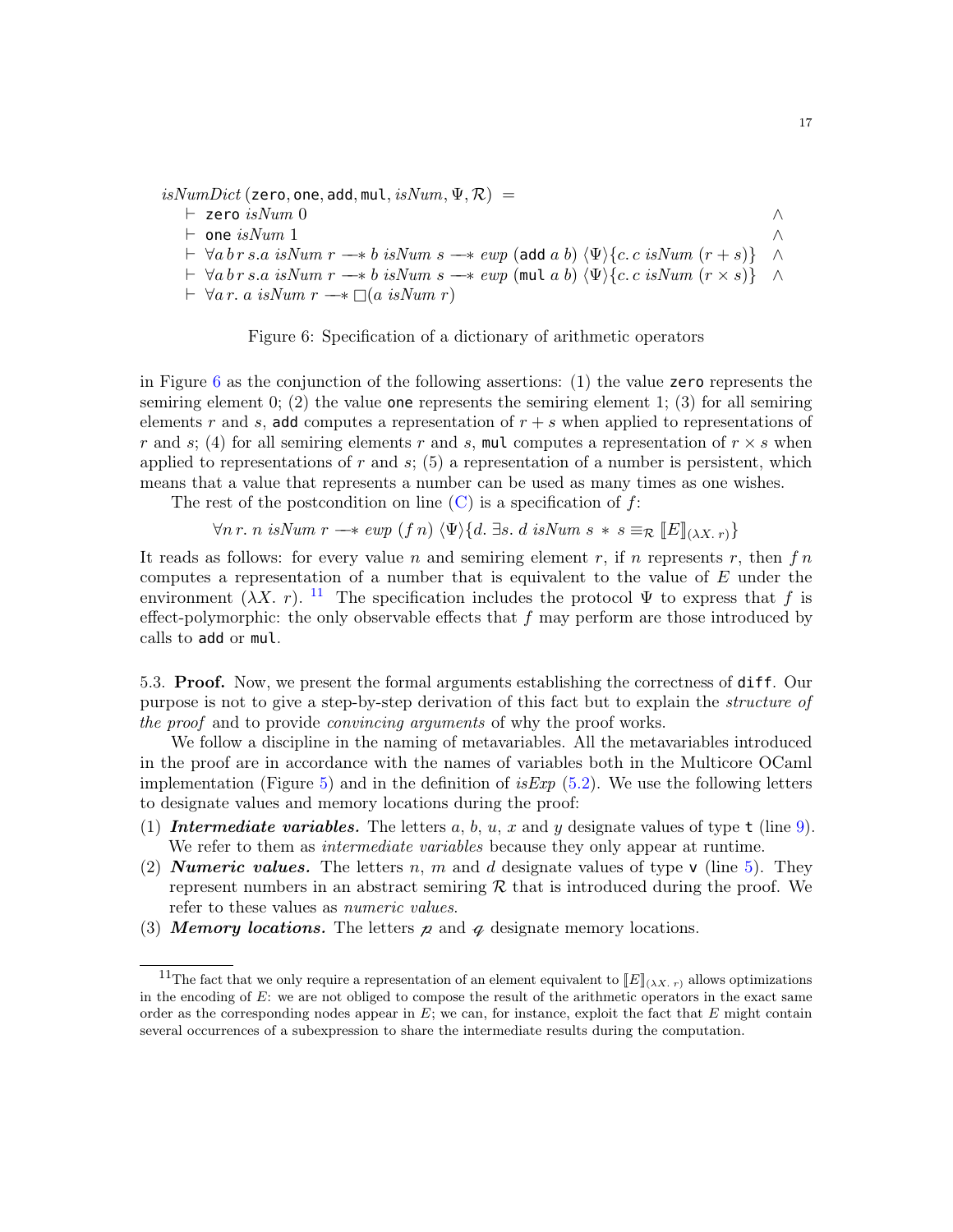Preliminaries. When proving the correctness of diff, we reason about a specific application: we fix a value  $e$ , to which we refer as the client, and an expression  $E$  and we assume that  $e$ encodes  $E$ , that is, we assume that the assertion e is Exp E holds. We then wish to prove that diff produces an encoding of  $E'$ .

Because the program  $\text{diff } e$  terminates immediately, producing a value  $e'$ , our goal is to show that  $e'$  encodes  $E'$ : we must show that the assertion  $e'$  is Exp  $E'$  holds.

First, let us unfold the definition of is Exp  $(5.2)$  in the current goal e' is Exp E':

$$
\forall \texttt{zero one add mul.} \left\{\begin{array}{c} \mathit{ewp}\ (\mathit{e}'.\ \mathtt{eval}\ \mathtt{zero};\ \mathtt{one};\ \mathtt{add};\ \mathtt{mul}\}) \ \langle \bot \rangle \{f\ . \\ \hspace{5mm}\forall \Psi\ \mathcal{R}\ isNum. \\ \hspace{5mm} isNumDict\ (\mathtt{zero},\ \mathtt{one},\ \mathtt{add},\ \mathtt{mul},\ isNum,\ \Psi,\mathcal{R}) \longrightarrow \\ \hspace{5mm} \forall n\ r.\ n\ isNum\ r \longrightarrow \\ \hspace{5mm} \mathit{ewp}\ (f\ n) \ \langle \Psi \rangle \{d.\ \exists s. \\ \hspace{5mm} \mathit{d}\ isNum\ s\ \ast\ s \equiv_{\mathcal{R}} \llbracket E' \rrbracket_{(\lambda X.\ r)} \} \end{array}\right.
$$

Next, we introduce the universally quantified arithmetic operators zero, one, add and mul. The goal then becomes to prove a specification about the following program:

 $e^\prime$ .eval $\{$ zero; one; add; mul $\}$ 

Recall that  $e'$  stands for the result of applying diff to  $e$ . By studying the code in Figure  $5$ , it is easy to see that  $e'$ .eval is a function of two arguments: a dictionary and a number. Therefore, when we supply its first argument – the dictionary  $\{$ zero; one; add; mul $\}$  – it immediately reduces to a unary function, which we call  $f$ . The goal now becomes to prove the following claim:

$$
\forall \Psi \mathcal{R} \ is Num.
$$
  
\n
$$
isNumDict \ (\text{zero, one, add, mul}, isNum, \Psi, \mathcal{R}) \longrightarrow
$$
  
\n
$$
\forall n \ r. \ n \ isNum \ r \longrightarrow
$$
  
\n
$$
ewp \ (f \ n) \ \langle \Psi \rangle \{d. \ \exists s.
$$
  
\n
$$
d \ is Num \ s \ * \ s \equiv_{\mathcal{R}} [E']_{(\lambda X. \ r)}
$$

Again, let us introduce the leading universal quantifiers: a protocol  $\Psi$ , a semiring R and a representation predicate isNum that links runtime values with numbers in  $\mathcal{R}$ . Let us also introduce the premise  $isNumDict$  (zero, one, add, mul,  $isNum, \Psi, \mathcal{R}$ ) that formally captures this intuitive meaning of  $\Psi$ ,  $\mathcal{R}$  and isNum. Finally, we introduce the variables n and r and the premise n isNum r: the claim that the runtime value n represents the ideal number r.

The goal thus reaches the following form:

Statement 5.3 (Current Goal).

$$
ewp (fn) \langle \Psi \rangle \{d. \exists s.d \ isNum \ s \ * \ s \equiv_{\mathcal{R}} [E']_{(\lambda X. r)} \}
$$

We must prove that f n returns a value d that represents the term  $[[E']](\lambda X, r)$  up to<br>welcome Moreover, f connect introduce observable effects; the protected  $\Psi$  allows f to equivalence. Moreover, f cannot introduce observable effects: the protocol  $\Psi$  allows f to call add or mul, which may throw effects, but obliges f to capture any other effects it may introduce.

Remember that f is the result of the application  $e'$ . eval {zero; one; add; mul}. So, the sequence of instructions that f performs is defined between lines  $5$  and  $43$  from Figure  $5$ . We will consider these lines in the order as they appear. To clarify the discussion, we divide the execution of  $f$  into five phases: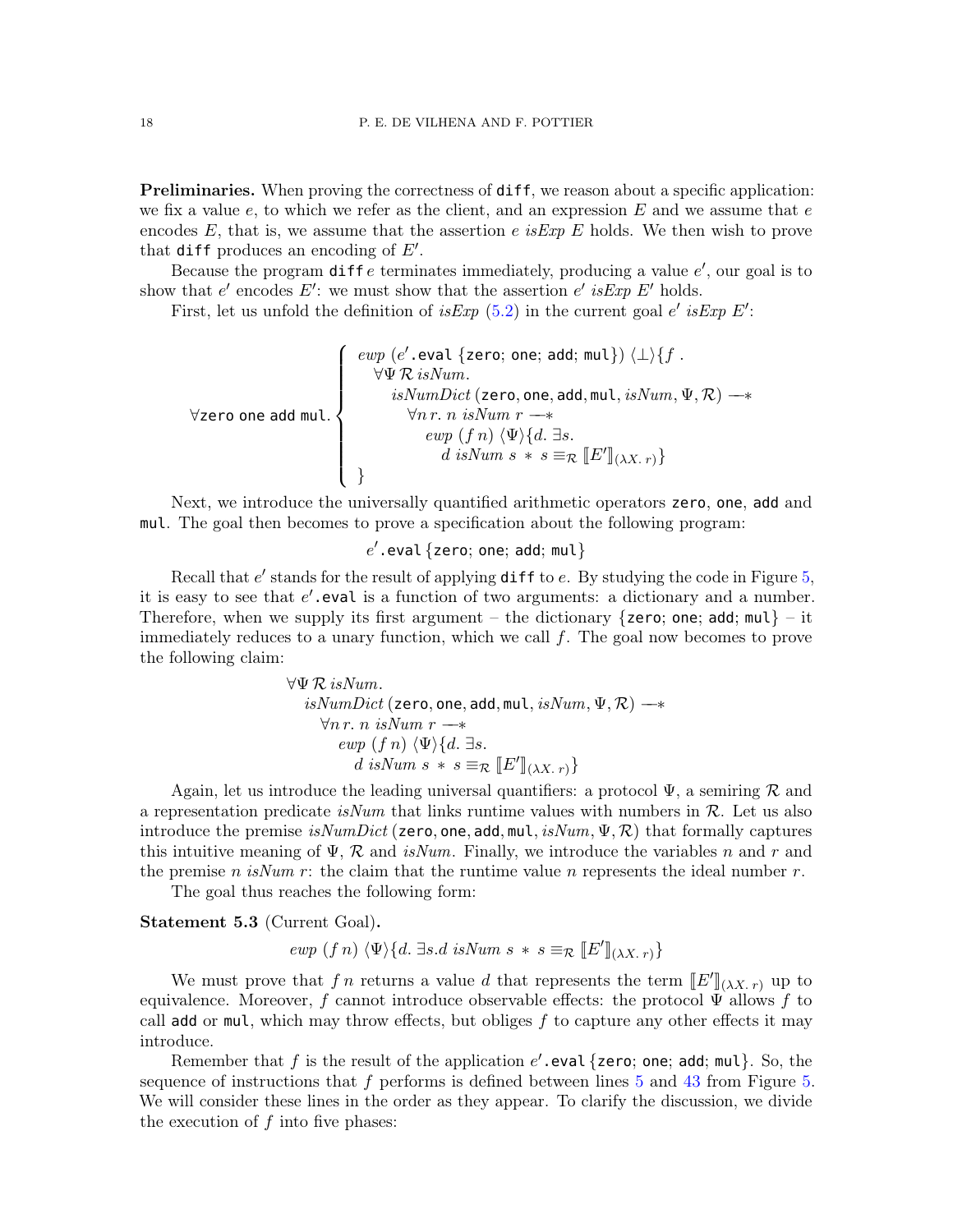- (1) **Initialization.** This phase consists of the allocation of the variable x (line  $25$ ).
- (2) **Forward phase.** This phase begins with the execution of the client e under the handler (line [28\)](#page-7-5) and ends upon termination of the client.
- (3) Transition phase. This phase corresponds to the execution of the return branch of the handler (line [40\)](#page-7-15).
- (4) **Backward phase.** This phase corresponds to the execution of the handler instructions that follow the continuation call.
- (5) **Finalization.** The last phase corresponds to the read of the field  $d$  of x (line [43\)](#page-7-4).

**Initialization.** The initial variable x introduced in line  $25$  is a Var pair containing the value n and a memory location  $\chi$  that is used to *store a derivative*. (The exact meaning of this derivative – which expression is being differentiated, with respect to which variable, under what environment, over which semiring – will become clear later when we discuss the relation among the variables allocated during the backward phase.) The memory location  $\chi$  initially holds the value zero. In summary, the following assertion holds after the allocation of  $x$ (after line [25\)](#page-7-13):

<span id="page-18-0"></span>
$$
x = \text{Var}(n, \mathbf{p}) \, * \, \mathbf{p} \mapsto \text{zero} \tag{5.1}
$$

Another key notion is introduced in the initialization phase: the sequence of operations performed by the client. Although the algorithm does not store an explicit sequence of operations, such a sequence does appear in the proof. So it is necessary to introduce this sequence as a purely logical entity. Iris supports this kind of reasoning through a mechanism known as ghost state: at any time during the verification, it is possible to introduce a ghost variable  $\gamma$  that stores an element of a *camera* [\[JKJ](#page-29-1)+18] that determines how the variable can be updated and how its contents can be shared.

At this point in the proof, we introduce a ghost variable  $\gamma$  that stores a list of bindings K (Definition [4.5\)](#page-12-1). Intuitively,  $\gamma$  keeps track of the sequence of operations performed by the client: each entry of  $K$  records one such operation as well as the intermediate variable allocated by the handler in response to this request.

The claim that  $\gamma$  currently stores a list of bindings K is written in the following fashion:  $\bullet K^{\gamma\gamma}$ . Since the execution of the client has not yet started, the initial state of  $\gamma$  is the empty list; that is, the assertion  $\begin{bmatrix} -1 \\ 1 \end{bmatrix}^{\gamma}$  holds at the end of line [25.](#page-7-13) This initial value is chosen at the moment we introduce the variable  $\gamma$ . In addition to its initial value, we also commit to the way in which we can update the contents of  $\gamma$ . The variable  $\gamma$  is monotone: it stores a sequence that grows as the execution of the program evolves; we can only add new entries to the context K stored in  $\gamma$ .

Although, on the one hand, this restriction limits our freedom to update  $\gamma$ , on the other hand, it allows us to define the assertion  $\overline{|\circ B|}^{\gamma}$ , whose intuitive meaning is the binding B appears in the current context.

For completeness, Figure [7](#page-19-0) includes the formal rules governing the state of  $\gamma$ . Rule IN-TRODUCE states that  $\gamma$  can be in[troduce](#page-19-1)d. Rule SPREAD states that the assertion  $\begin{bmatrix} 0 & B \end{bmatrix}^{\gamma}$ can be shared. Rule CONFRONT justifies the intuitive reading of  $\overline{S} \overline{B}$ <sup> $\gamma$ </sup>: if K is the current context and if the assertion  $\overline{\otimes B}$ <sup> $\gamma$ </sup> holds, then  $B \in K$  can be deduced. Rule UPDATE dictates how to update the state of  $\gamma$ : we are allowed to only add entries to K.

The forward phase starts with the execution of the client under the handler (line [28\)](#page-7-5). Before we can reason about its evaluation, we must show that the client is indeed safe to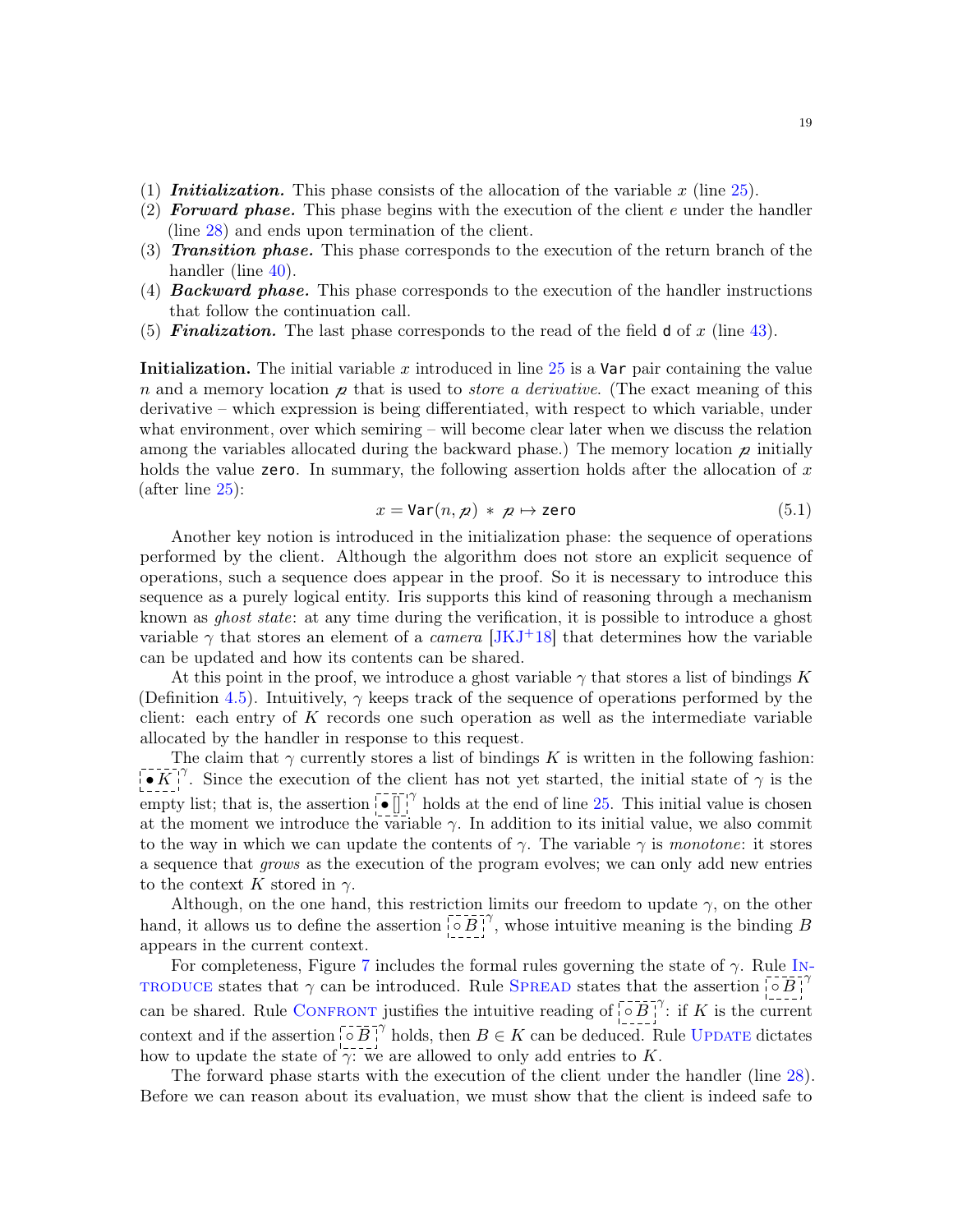<span id="page-19-3"></span><span id="page-19-2"></span><span id="page-19-1"></span>(Introduce)

\n
$$
\Rightarrow \exists \gamma \cdot \begin{bmatrix} \bullet & \cdots \end{bmatrix}^{\gamma}
$$
\n(Spread)

\n
$$
\begin{bmatrix} \bullet & \cdots & \bullet & \bullet \end{bmatrix}^{\gamma} \longrightarrow \Box \begin{bmatrix} \bullet & \cdots & \bullet & \bullet \end{bmatrix}^{\gamma}
$$
\n(Confront)

\n
$$
\begin{bmatrix} \bullet & \cdots & \bullet & \bullet & \bullet \end{bmatrix}^{\gamma} \longrightarrow \Box \begin{bmatrix} \bullet & \cdots & \bullet & \bullet & \bullet \end{bmatrix}^{\gamma} \longrightarrow B \in K
$$
\n(Update)

\n
$$
\begin{bmatrix} \bullet & \cdots & \bullet & \bullet & \bullet \end{bmatrix}^{\gamma} \longrightarrow \bigoplus \begin{bmatrix} \begin{bmatrix} \bullet & \cdots & \bullet & \bullet & \bullet \end{bmatrix}^{\gamma} \end{bmatrix}^{\gamma} \times
$$

<span id="page-19-4"></span><span id="page-19-0"></span>Figure 7: Logical rules for ghost state

execute. In particular, we must show that the program

<span id="page-19-5"></span>
$$
e.\text{eval num } x \tag{5.2}
$$

satisfies *some* specification. It follows from the reading of ewp that any specification suffices for proving safety.

The only way to reason about program [5.2](#page-19-5) is to eliminate the assertion e is Exp E. We must find a semiring  $\mathcal{R}'$ , a protocol  $\Psi'$  and a representation predicate *isNum'* with which we instantiate the assertion e is Exp  $E$ .

The first question one should ask is: what is the type of numerical values on which the program [5.2](#page-19-5) operates? The answer is: it computes on intermediate variables (values of type t). We give the initial intermediate variable  $x$  and the dictionary num to the client and every time the client calls one of the arithmetic operators contained in the dictionary num, the handler replies with a new intermediate variable. The key to proposing suitable definitions of  $\mathcal{R}'$ ,  $\Psi'$  and isNum' is thus to find what is the meaning of an intermediate variable – to which semiring it is linked and how this link (the representation predicate) is defined.

It is not difficult to see that  $\mathcal{R}'$  should be the free semiring of univariate expressions  $Exp_{\{X\}}$ . An intermediate variable represents an expression. The initial variable x should represent the expression Leaf X, the value 0 should represent Zero, and the value I should represent  $One$ . Moreover, the arithmetic operators contained in the dictionary num should construct an expression out of two subexpressions.

The formal definition of  $isNum'$  is given below.

<span id="page-19-6"></span>**Definition 5.4** (isSubExp). The predicate isSubExp :  $Val \rightarrow Exp_{\{X\}} \rightarrow iProp$  is inductively defined as follows:

$$
u \text{ isSubExp Zero} = u = 0
$$
  
\n
$$
u \text{ isSubExp One} = u = 1
$$
  
\n
$$
u \text{ isSubExp (Leaf X)} = u = x
$$
  
\n
$$
u \text{ isSubExp (Node op } E_1 E_2) = \exists a, b. \text{ det } u = a op b \text{ is SubExp } E_1
$$
  
\n
$$
b \text{ isSubExp } E_2
$$

The name  $isSubExp$  reflects the idea that intermediate variables represent subexpressions of E. The expressions Leaf X, Zero and One are represented by x, 0 and I respectively. An expression *Node op*  $E_1$   $E_2$  must be the result of a call by the client to one of the arithmetic operators. Therefore, there must exist a pair of intermediate variables  $a$  and  $b$  representing  $E_1$  and  $E_2$ . There must exist a corresponding item in the current context K: this item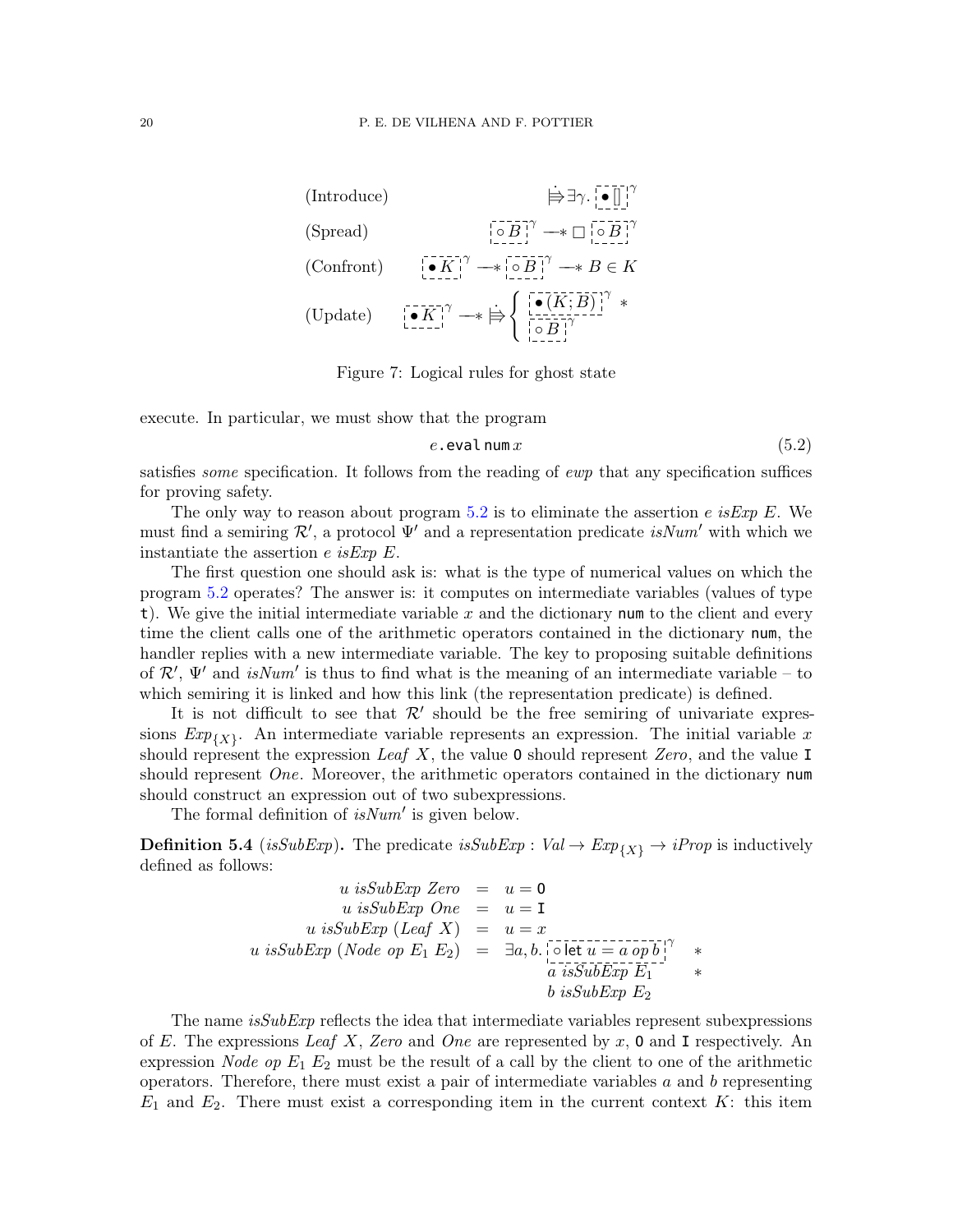records the result u of the call, the type  $op$  of the operation, and the intermediate variables a and b.

The next step is to propose a suitable protocol  $\Psi'$ . This protocol should answer the question: what is the *contract* upon which client and handler agree? What is the service on which the client relies and which the handler supplies? The client relies on effects to combine new subexpressions that are represented by intermediate variables. Following this idea, we conceive the protocol below:

### Definition 5.5 (Protocol).

$$
\Psi' = \text{! op a b } E_a E_b \text{ (op, a, b) } \{a \text{ isSubExp } E_a * b \text{ isSubExp } E_b \}.
$$
  
\n?  $u$  (u)  $\{u \text{ isSubExp (Node op } E_a E_b) \}$ 

We have not yet encountered this kind of protocol: a send/receive protocol [\[dVP21a\]](#page-29-2). In this particular instance,  $\Psi'$  means that when performing an effect, the client must provide a pair of intermediate variables – each of which represents a subexpression – and, in return, the client receives an intermediate variable that represents the combination of the subexpressions represented by the arguments.

Next, we must prove that we chose these structures coherently, that ring, protocol, predicate and num, together, satisfy the relation isNumDict:

 $is NumDict$  (num.zero, num.one, num.add, num.mul,  $isSubExp, \Psi', Exp_{\{X\}})$ 

that is, to prove that the dictionary num defined at lines [18–](#page-7-12)[23](#page-7-7) provides a correct implementation of the semiring  $Exp_{\{X\}}$ . The proof is straightforward. The values num.zero and num.one unfold to  $\mathbf 0$  and  $\mathbf I$ . Therefore, they represent the expressions Zero and One by definition of  $isSubExp$ . It is also easy to see that num.add and num.mul satisfy their specifications. They perform an effect under the protocol  $\Psi'$ , which guarantees that the answer supplied by handler is a representation of the node built from the subexpressions represented by the arguments.

Forward phase. We are now in a position to consider the execution of program [5.2.](#page-19-5) The specification that we obtain by specializing the assertion e is Exp E to the semiring  $Exp_{\{X\}}$ , protocol  $\Psi'$  and representation predicate is  $SubExp$  ensures that the effects that this program might throw abide by the protocol  $\Psi'$ :

<span id="page-20-0"></span>
$$
ewp \ (e.\text{eval num }x) \ \langle \Psi' \rangle \{ y.\ \exists S.\ y\ isSubExp \ S\ * \ S \equiv_{Exp_{\{X\}}} E \} \tag{5.3}
$$

The handler at line [28](#page-7-5) monitors the client's execution and replies to its effects in a way that is also consistent with  $\Psi'$ . At the same time, the handler also learns on which arithmetic operations the client relies. This information is not explicitly stored by the handler, but during the verification we identify it as the state of the variable  $\gamma$ . Our goal is thus to prove that after the client's execution (on line [39\)](#page-7-25),  $\gamma$  stores a context K that corresponds to the complete list of computations performed by the client. In other words,  $K$  must be a linear representation of  $E$ , the expression computed by the client.

The key idea to prove this property about the final state of  $\gamma$  is to introduce a logical assertion describing an intermediate state of  $\gamma$ . We call this assertion the *forward invariant* because it holds throughout the forward phase. The forward invariant describes the state of  $\gamma$ and how it relates to the state of the heap: it says that the intermediate variables defined in the current context  $K$  have indeed been allocated and their contents have a precise meaning in terms of  $K$ . Here is the definition of the forward invariant: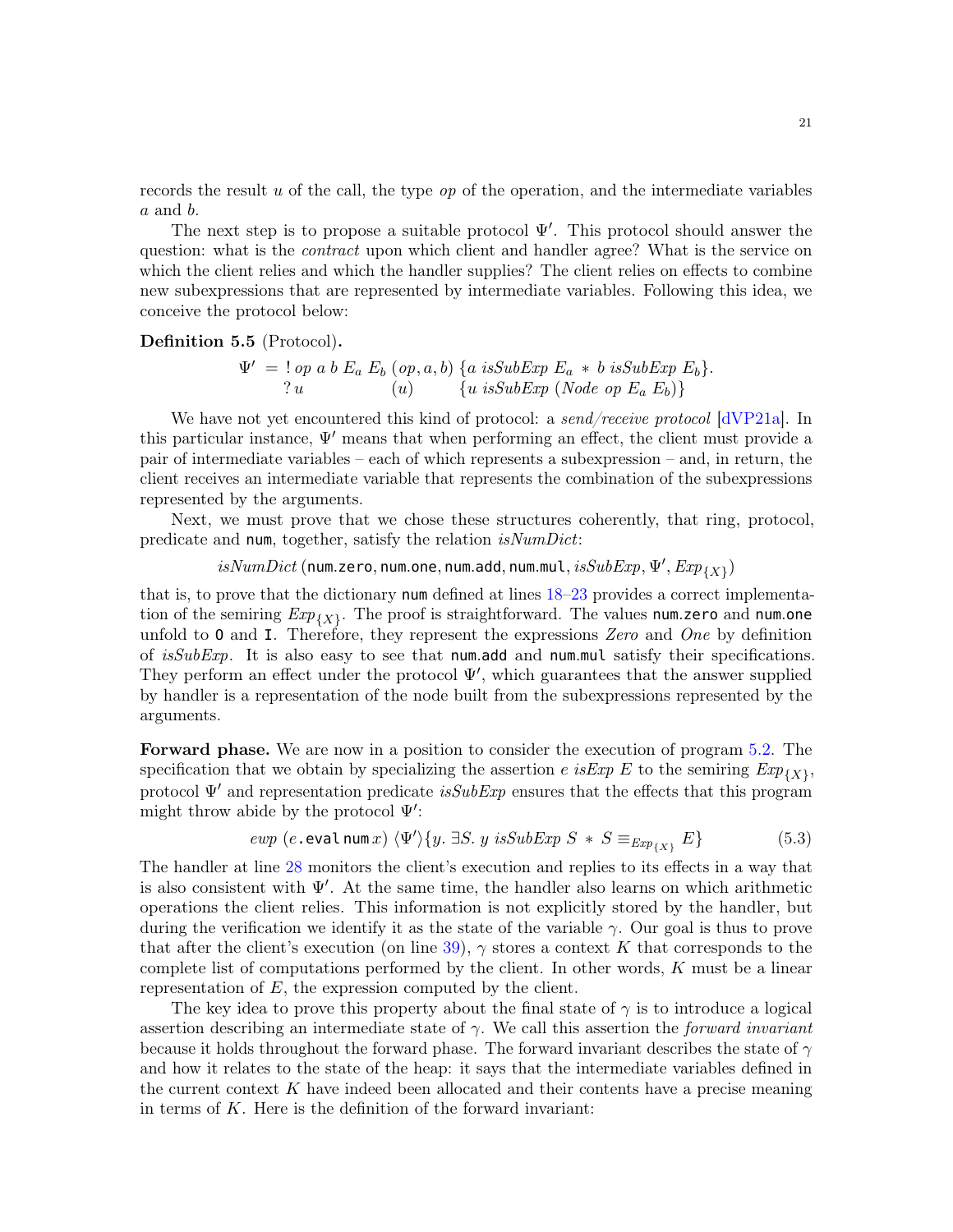<span id="page-21-2"></span>Definition 5.6 (Forward Invariant).

$$
ForwardInv K =
$$
\n
$$
\begin{cases}\n\begin{aligned}\n\begin{bmatrix}\n\mathbf{v} & \mathbf{w} \\
\mathbf{v} & \mathbf{w}\n\end{bmatrix}^{\mathcal{H}} & * \\
\hline\n\begin{bmatrix}\n\forall u \in \{x\} \cup def s(K) \\
\mathbf{v} & \mathbf{w}\n\end{bmatrix} & \subseteq \{0, \mathbf{I}, x\} \end{cases} \quad \mathbf{a} \\
\text{leaves}(K[u]) \subseteq \{0, \mathbf{I}, x\} \end{cases} \\
\exists m \, q. \begin{cases}\nu = \text{Var}(m, q) \cdot \\
m \, isNum \left[ K[u] \right]_{\varrho} \cdot \\
q \mapsto \text{zero} \\
q \mapsto \text{zero}\n\end{cases} \\
\text{where } \varrho: Val \to \mathcal{R} = (\lambda_-, r)[0 := 0][\mathbf{I} := 1]\n\end{cases}
$$

We decompose the forward invariant into three main assertions:

- (1) State of  $\gamma$ . The first assertion states that K is the current context.
- (2) Well-formedness of K. The second main assertion states that filling K with any intermediate variable that has been allocated yields an expression whose leaves  $^{12}$  $^{12}$  $^{12}$  are either 0, I or  $x$ . Intuitively, this assertion expresses the idea that the client builds expressions out of the intermediate variables that are initially available:  $0$ , I and x.
- (3) Contents of the intermediate variables. The third assertion is the one that starts with an existential quantifier on  $m$  and  $q$ . It claims that each intermediate variable  $u$  is a Var-tagged pair of a value m and a memory location  $q$ . The value m represents the meaning of  $K[u]$  in the ring R under the environment  $\varrho$ . <sup>[13](#page-21-1)</sup> The memory location  $\varphi$ stores the value zero. The intuitive reading is that during the forward phase, the field v stores the value of the subexpression, while the field d stores zero.

It is easy to see that the forward invariant initially holds of the empty context. Indeed, we have established that the assertion  $\overline{\left[\bullet\right]}$  holds at the end of the initialization phase. Moreover,  $x$  is the only intermediate variable in existence at this point, and it satisfies the claims of the invariant because of Assertion [5.1.](#page-18-0) The proof that the invariant is preserved during the forward phase involves more intricate reasoning. We skip the details, but the idea is that each time the handler receives a request, we can assume that it is in a state described by the invariant ForwardInv  $K$ , for some context  $K$ . The goal is thus to prove that the assertion ForwardInv (K; let  $u = a$  op b) holds after the handler has updated  $\gamma$  with a new entry let  $u = a$  op b.

Because the invariant holds initially, and because it is preserved, we can deduce that, at the end of the forward phase, the assertion ForwardInv  $K$  holds for some context  $K$ . Moreover, upon termination, the client returns an intermediate variable  $y$  that represents the complete expression E.

Transition phase. The purpose of the forward phase is to extract information out of the client – which arithmetic operations it needs and in which order. The purpose of the transition phase and of the backward phase is to compute derivatives. Indeed, when the evaluation of the client terminates, the algorithm updates the "derivative" field of  $y$  to one (line [40\)](#page-7-15).

<span id="page-21-0"></span><sup>&</sup>lt;sup>12</sup>The function *leaves*() :  $Exp_\tau \to \mathcal{P}(\mathcal{I})$  computes the set of leaves of an expression. Its definition is omitted.

<span id="page-21-1"></span><sup>&</sup>lt;sup>13</sup>We write  $\varrho[a] := r$  for the function that maps a to r and behaves like  $\varrho$  everywhere else.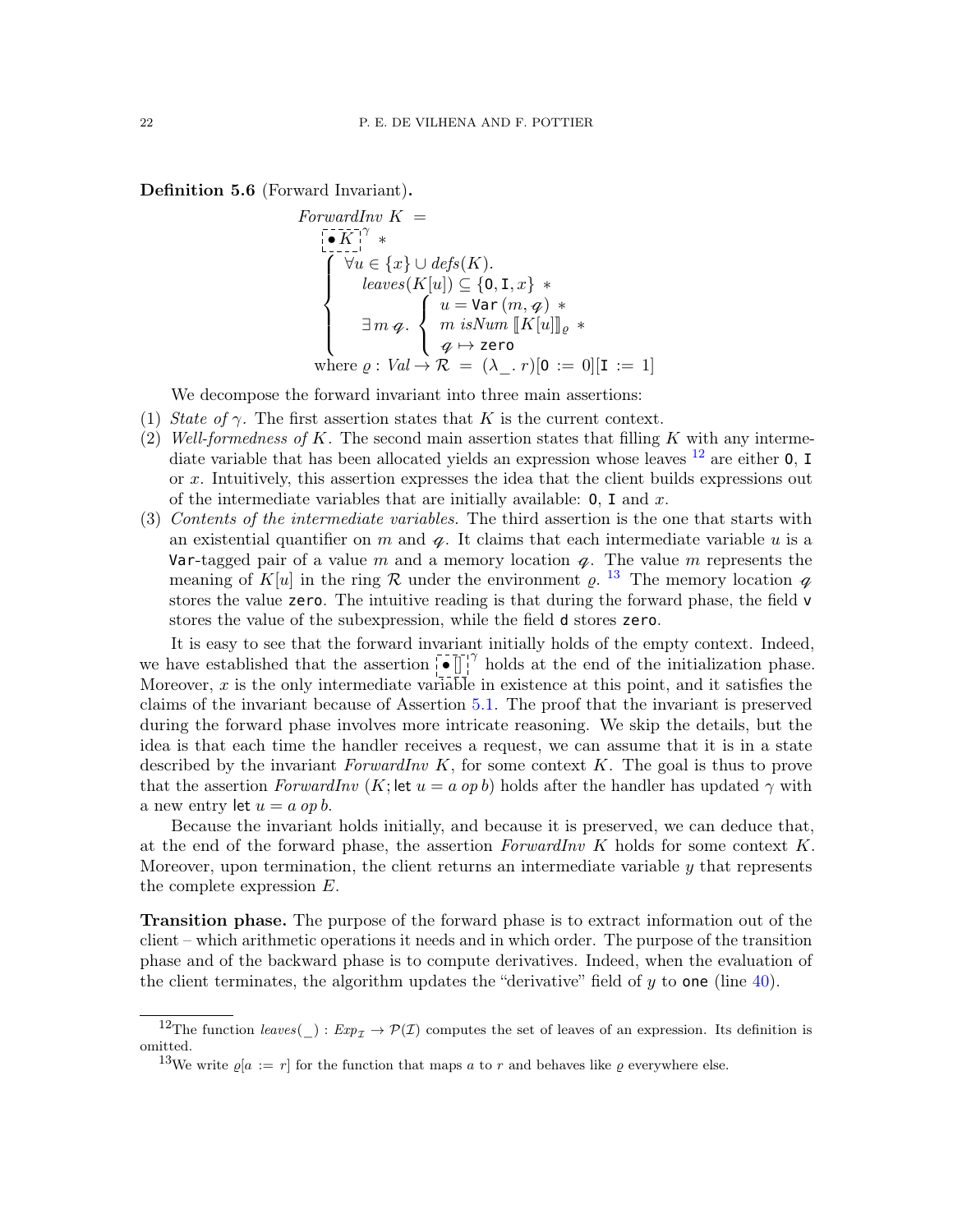Backward phase. In the backward phase, the algorithm continues to update the derivative component of intermediate variables, and it does so in the reverse order of their appearance in K. Therefore, at each step, one can view K as the concatenation of two contexts  $K_1$ and  $K_2$ . The context  $K_2$  is the suffix of K containing the entries already processed during the backward phase, while  $K_1$  is the prefix of K containing the remaining entries, so K is  $K_1; K_2.$ 

We can assign meaning to the derivative component of intermediate variables in  $K_2$ . At any point during this phase, if the algorithm has processed a variable  $u$ , then its derivative component is the derivative of  $K_2[u]$  with respect to the variable u itself. The intuition is that, by traversing the context  $K$  in reverse order, the algorithm traverses the expression E from the upmost node to its leaves and computes the contribution of each intermediate variable to the expression it knows so far.

To formalize these ideas, we again proceed by introducing an invariant: a logical description of the state that holds throughout the backward phase. We call it the backward *invariant*. It is parameterized by  $K_1$  and  $K_2$  and is defined as follows:

<span id="page-22-0"></span>Definition 5.7 (Backward Invariant).

$$
BackwardInv K_1 K_2 y =
$$
  
\nlet  $K = K_1; K_2$  in  
\n
$$
[E']_{(\lambda X. r)} \equiv \mathcal{R} \partial (K[y]) / \partial x (g) *
$$
  
\n
$$
\begin{cases}\n\forall u \in \{x\} \cup defs(K_1). \\
u = \text{Var}(\_, \mathcal{A}) * \\
\exists d \varphi. \begin{cases}\nu = \text{Var}(\_, \mathcal{A}) * \\
\varphi \mapsto d * \\
d \isNum \left(\partial (K_2[y]) / \partial u (\varrho \{K_1\})\right) \\
\text{where } \varrho: Val \rightarrow \mathcal{R} = (\lambda_-, r)[0 := 0][1 := 1]\n\end{cases}\n\end{cases}
$$

We decompose the backward invariant into two main assertions:

- (1) Derivative with respect to x. The first conjunct claims that filling K with y yields an expression whose derivative with respect to x (the initial variable) is  $\llbracket E' \rrbracket_{(\lambda X,r)}$ .<br>Contents of the intermediate variables. The second assortion is the elements
- (2) Contents of the intermediate variables. The second assertion is the claim that each intermediate variable u is a Var-tagged pair of a value and a memory location  $q$ . The memory location  $\varphi$  stores a value d that represents the derivative of  $K_2[y]$  with respect to u under the environment  $\rho$  extended with  $K_1$ .

During the backward phase, the invariant evolves as the algorithm processes the entries from  $K$ . For example, during an arbitrary run of the lines  $32$  and  $33$ , we assume:

$$
BackwardInv (K1; let u = a Add b) K2 y
$$

and we must prove that at the end of line [33,](#page-7-27) the following assertion holds:

$$
BackwardInv~K_1 \text{ (let } u = a \text{ Add } b; K_2) y
$$

The formal justification of this step relies on the properties of the derivative function  $\partial \cdot / \partial \cdot (\cdot)$ . For instance, we exploit a restricted form of the chain rule.

Finalization. Because the backward invariant holds at the beginning of the backward phase (after line [40\)](#page-7-15) and because it is preserved by the updating instructions (lines [32–](#page-7-26)[33](#page-7-27) and [37–](#page-7-28)[38\)](#page-7-29), we can deduce that at the end of the backward phase (after the execution of line [27\)](#page-7-14), the assertion *BackwardInv*  $\parallel$  K y holds. Therefore, in line [43,](#page-7-4) we can exploit the invariant to derive that the value  $d$  that is read from the derivative component of  $x$  is a representation of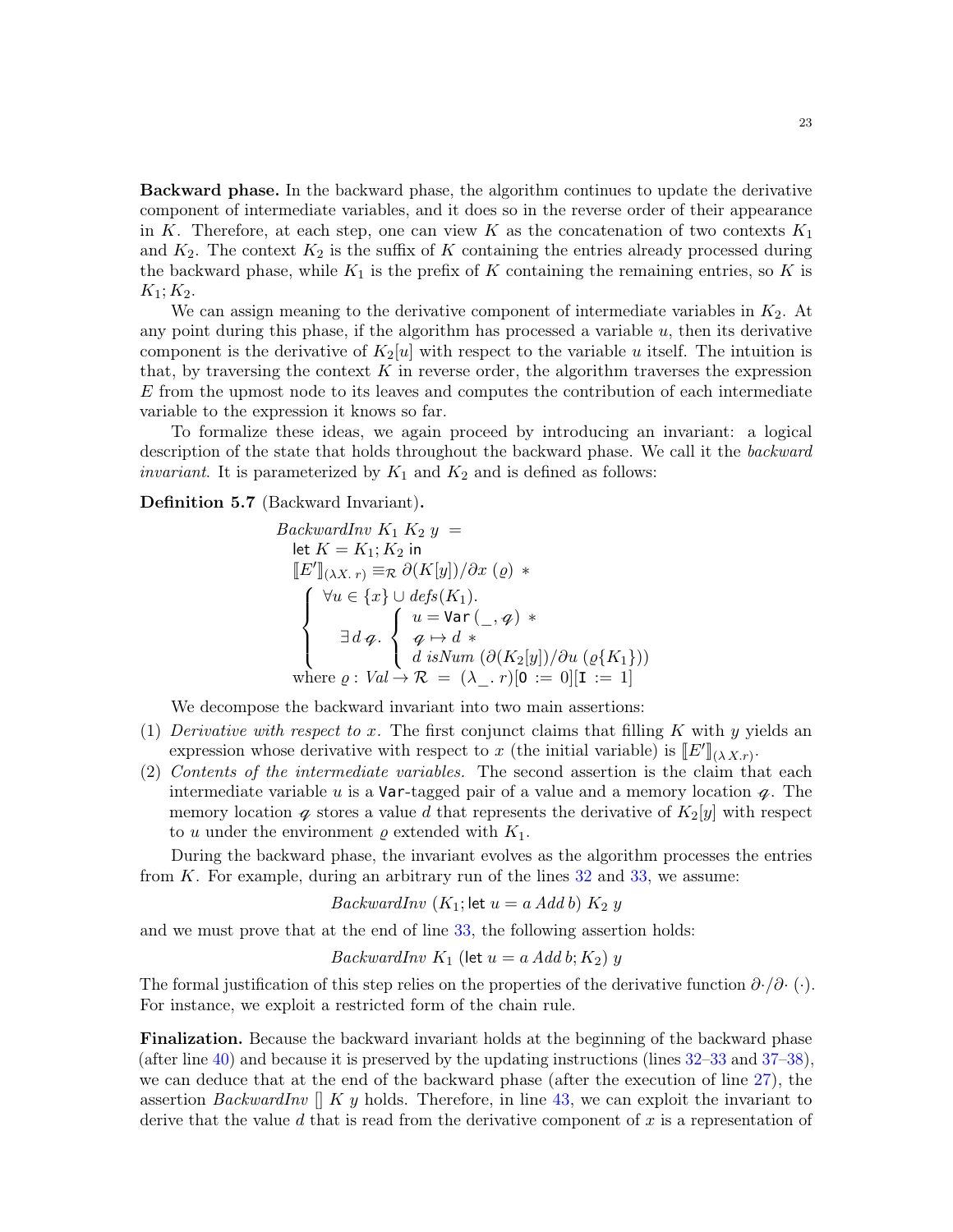$\partial (K[y])/\partial x$  ( $\varrho$ ). Moreover, by the first assertion of the invariant, this term is equivalent to  $\llbracket E' \rrbracket_{(\lambda X, r)}$ . So, if one chooses s to be  $\partial (K[y]) / \partial x$  ( $\varrho$ ) (an element of the ring  $\mathcal{R}$ ), then we can prove that the value d, the result of the algorithm, represents  $[[E']_{(\lambda X, r)}$  up to equivalence. And the proof is complete.

5.3.1. Technical remarks. In order to keep the discussion lightweight, we have omitted the application of Hazel's formal reasoning rules. However, here we present the reasoning rule for handlers, in the interest of providing a complete documentation of the proof.

The rule for handlers is stated as follows:

<span id="page-23-0"></span>TRY-WITH-DEEP

\n
$$
evp \text{ client } \langle \Psi_1 \rangle \{\phi_1\}
$$

\n
$$
deep-handler \langle \Psi_1 \rangle \{\phi_1\} \text{ h } | \text{ r } \langle \Psi_2 \rangle \{\phi_2\}
$$

\n
$$
evp \text{ (match client with h } | \text{ r } \langle \Psi_2 \rangle \{\phi_2\}
$$

The variables h and r stand for the effect and return branches of the handler. The rule states that the correctness of the combination of client and handler can be established separately as long as they agree on a protocol  $\Psi_1$  and a postcondition  $\phi_1$ . Indeed, the rule enables the verification of client plus handler given (1) a specification of the client and (2) that the assertion deep-handler, the handler judgement, holds. The handler judgement states the correctness of the handler. It is a concise way to write the specification of a handler. It does not depend on the client; it depends only on the logical interface declared by the client: the protocol  $\Psi_1$  and the postcondition  $\phi_1$ .

During the proof of **diff**, we apply rule TRY-WITH-DEEP to establish a specification of the expression comprised between lines [28](#page-7-5) and [40:](#page-7-15)

$$
ForwardInv \parallel \longrightarrow \text{ewp (lines 28–40) } \langle \Psi \rangle \{-\exists Ky. \text{ BackwardInv} \parallel Ky\}
$$

It is the assertion that the forward invariant holds at the beginning of the forward phase and that the backward invariant holds at the end of the backward phase.

We fulfill the first requirement of the rule, a specification for the client, with Assertion [5.3.](#page-20-0)

We fulfill the second requirement of the rule, the proof that the assertion *deep-handler* holds, by proving a more general statement where we replace the parameter of the forward invariant with an abstract context  $K_1$ :

$$
\forall K_1. \; ForwardInv \; K_1 \longrightarrow \left\{ \begin{array}{c} deep-handler \langle \Psi' \rangle \{y. \; \exists S. \; y \; isSubExp \; S \; * \; S \equiv_{Exp_{\{X\}}} E \} \\ \text{(lines 29–38)} \mid \text{(lines 39–40)} \\ \langle \Psi \rangle \{ \_, \exists K_2 \; y. \; BackwardInv \; K_1 \; K_2 \; y \} \end{array} \right.
$$

The proof follows by Löb's induction which reflects the recursive behavior of deep handlers.

### 6. Related Work

We divide the related work into two categories: (1) the conception of methods for reasoning about effect handlers and (2) the study of algorithms for automatic differentiation.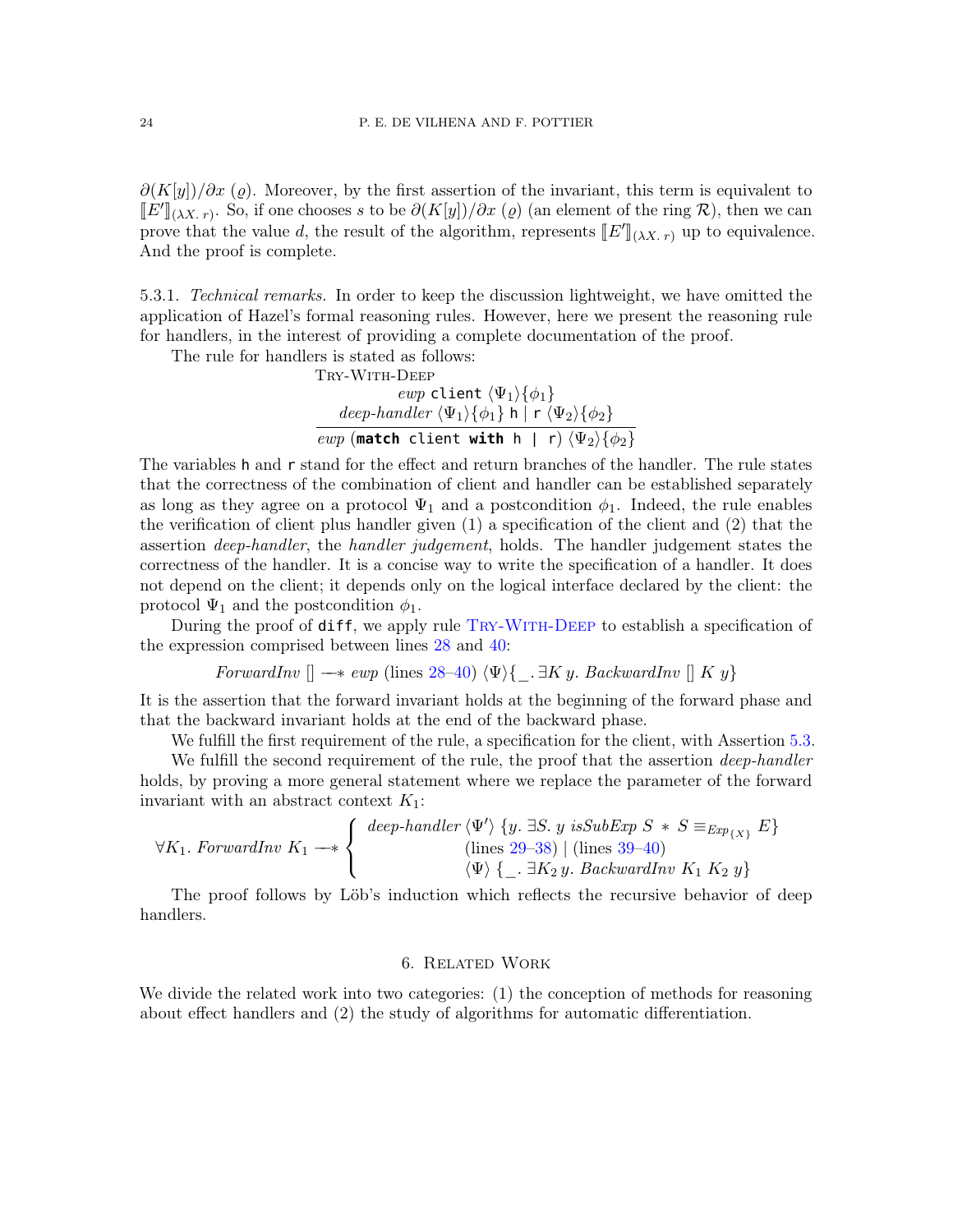Reasoning about effect handlers. Goodenough [\[Goo75\]](#page-29-18) provides a meticulous study of resumable exceptions, a concept which allows the exception handler to resume the suspended computation. This programming feature can be seen as a restricted form of an effect handler where the call to the continuation lies on the scope of the effect branch. Goodenough describes the existing exception handling methods of the time and compares them according to different criteria – implementation difficulty, efficiency, readability, etc. His discussion on resumable exceptions shows a precise understanding of their operational behavior.

In its full generality, an effect handler can be described as a delimited control operator, that is, an effect handler extends a language with the ability to capture a delimited continuation and to reify it as a first-class value. Before Plotkin and Pretnar's seminal work [\[PP09\]](#page-30-10), which introduced effect handlers, a lot of study was already dedicated to other delimited control operators. For instance, Filinski [\[Fil96\]](#page-29-19) shows that many of these operators can be expressed in terms of reify and reflect, two novel programming constructs that he introduces to leverage the simulation of effects in a pure language. Intuitively, the reflect construct allows the programmer to introduce an effect in direct-style by giving its specification as a term in a monad. The reify construct then translates a program to a monadic expression by transforming let-bindings into monadic binds. Filinski also shows how these constructs can be implemented using call/cc and mutable state and justifies his claims through a logical relations argument.

The idea that effects are means to construct computations and that to evaluate a program one must deconstruct such computations is one that will be often revisited. For instance, it is at the core of Plotkin and Pretnar's work [\[PP09\]](#page-30-10), where the authors introduce a denotational semantics for a language with effect handlers. This semantics allows one to think of a computation as a tree whose nodes are effectful operations, and to think of an effect handler as a deconstructor of such computations: an effect handler traverses the tree and substitutes each effectful operation with an implementation. This denotational semantics is justified only when handlers are correct: the handler must satisfy the equations of the algebraic theory associated to an effect. The authors also show how to adapt their previous equational logic [\[PP08\]](#page-29-20) to account for effect handlers. This logic allows one to state and prove that two programs are equivalent. Once such a logical judgement is proven, the soundness statement of the logic implies equality between the denotational interpretations of each program.

Xia et al.  $[XZH^+20]$  $[XZH^+20]$  build a Coq library, ITREES, which defines a coinductive data structure, *interaction trees*. An interaction tree is a possibly infinite tree-like structure whose nodes are either effectful operations or silent reduction steps. Handlers act on interaction trees by providing an interpretation of the operations into an user-defined monad. On the Related Work Section, Paragraph 8.2, the authors observe that the current library does not support handlers in their most general form. In particular, the handler does not have access to the continuation.

Brady [\[Bra13b\]](#page-28-6) presents EFFECTS, a programming language embedded in IDRIS [\[Bra13a\]](#page-28-7), where the type of a program includes a list of the effects that this program might perform. An interesting feature is that this list of effects can be locally extended: the programmer can introduce new effects locally and they won't interfere with the type of the complete program. Effect handlers are declared at the top level through IDRIS's type class mechanism.

On much of the work previously discussed the focus was on reasoning about the mathematical model of programs with handlers: Plotkin and Pretnar's equational logic allows one to establish that two programs have the same denotation; Interaction trees is a purely mathematical structure equipped with a notion of equivalence and that can be the target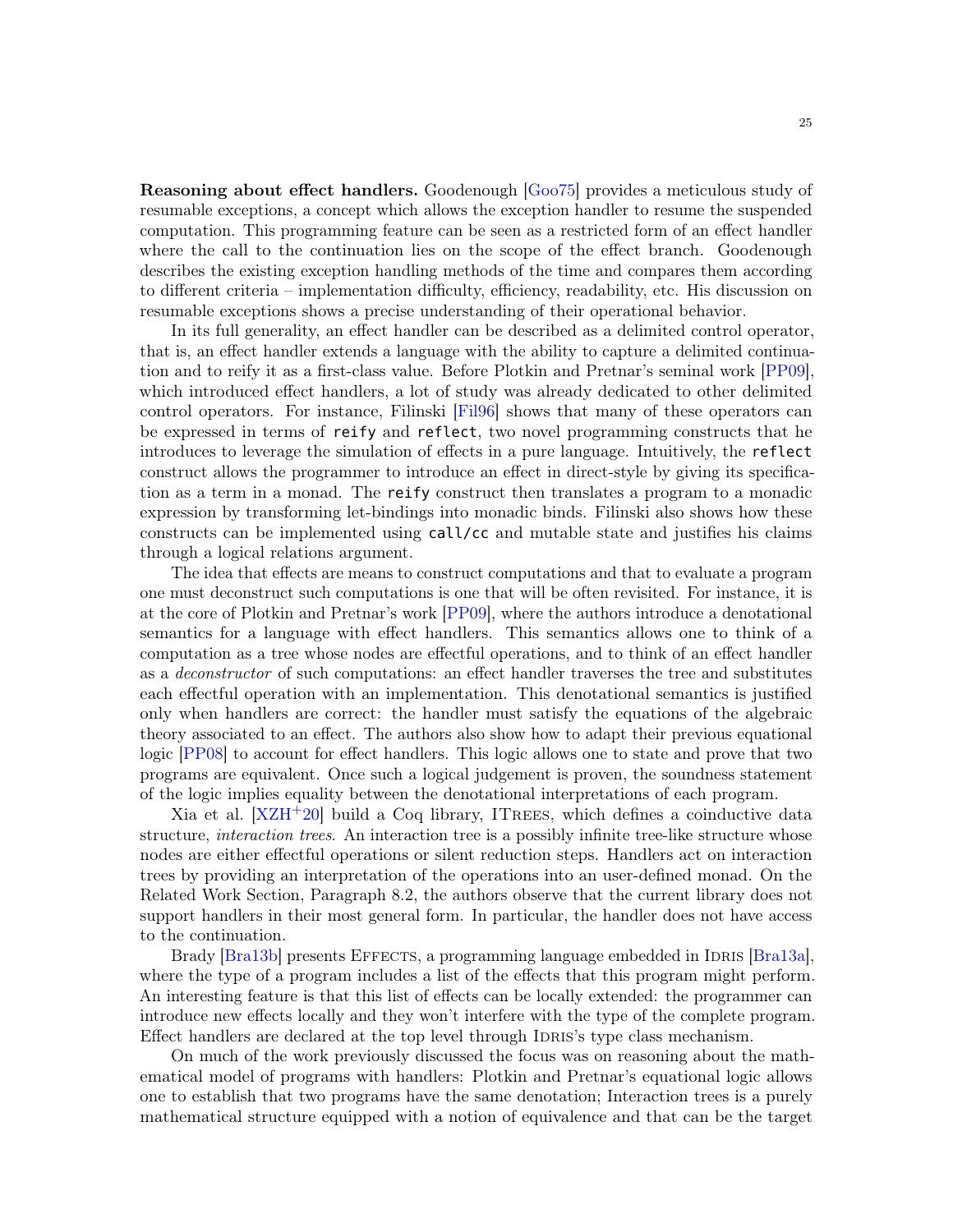of a denotational semantics. Another approach is to reason directly about programs with handlers through contextual equivalence: one wishes to establish when two implementations of a program can be exchanged without affecting the complete program.

Biernacki et al. [\[BLP20\]](#page-28-8) show that contextual equivalence in the setting of a restricted and untyped programming language with handlers is equivalent to bisimilarity: two programs are equivalent if and only if their execution traces are related by a bisimulation. To simplify the proof of bisimilarity results, the authors propose  $up-to-techniques$ , which they illustrate through a number of simple examples. However, it remains to see if this verification methodology scales to the setting of a major programming language.

In the context of a typed language, one can reason about contextual equivalence by means of logical relations. Biernacki et al. [\[BPPS18\]](#page-28-9) present the first logical relations model of a type system with support for effect handlers. The type system tracks effects through rows of effects and also has support for effect polymorphism. The logical relations model allows proving equivalences between two programs that might exploit handlers. The paper provides an interesting example: to supply a constant function to a higher-order function f is equivalent to supply f with an effect which we interpret as a lookup operation to a constant variable. Later, Biernacki et al. [\[BPPS20\]](#page-28-10) propose a logical relations model of a type system with support for *lexically-scoped handlers*, a restricted kind of effect handler where generating a fresh effect name and installing an effect handler are combined into a single operation. This restriction eases reasoning about the dynamic behavior of handlers because with lexically-scoped handlers one has the static guarantee of which handler is invoked when an effect is performed.

Our work differs from the papers cited above in two aspects: (1) we consider a programming language with both effect handlers and dynamically-allocated mutable state and (2) we propose a Hoare-style logic, that is, a program's specification is a logical description of its behavior rather than a supposedly simpler reference implementation. We believe that Hoare-style specifications lead to program documentations that are easier to understand. Moreover, we believe that Separation Logic leads to powerful reasoning principles about heap-modifying programs. This article confirms our beliefs: we provide a simple specification and a machine-checked proof of correctness for a piece of code that involves higher-order functions, dynamically-allocated mutable state and effect handlers. And our proof is compositional: we prove that the library works correctly in the presence of an arbitrary client, provided the client respects the requirements imposed by our specification.

**Study of automatic differentiation.** Krawiec et al. [\[KKP](#page-29-21)<sup>+</sup>22] study RMAD from a denotational semantics point of view. They introduce a pure higher-order calculus that includes standard constructs such as sums and pairs as well as real numbers and arithmetic operations on real numbers, such as addition and multiplication. The calculus is endowed with a type system such that a well-typed program denotes a multivariate mathematical function from reals to reals. One of the contributions of the paper is to present several source-to-source transformations that take a well-typed program as input and construct a program that denotes the derivative of the function denoted by the original program. (The meaning of derivative is defined as an operation over the Jacobian of the function denoted by the original program.) These transformations follow different strategies (forward-mode or reverse-mode) and have different time and space requirements. The main contribution of the paper is the proof that one of these transformations, arguably the most intricate one, is correct. The proof is informal and justifies the correctness claim only in the case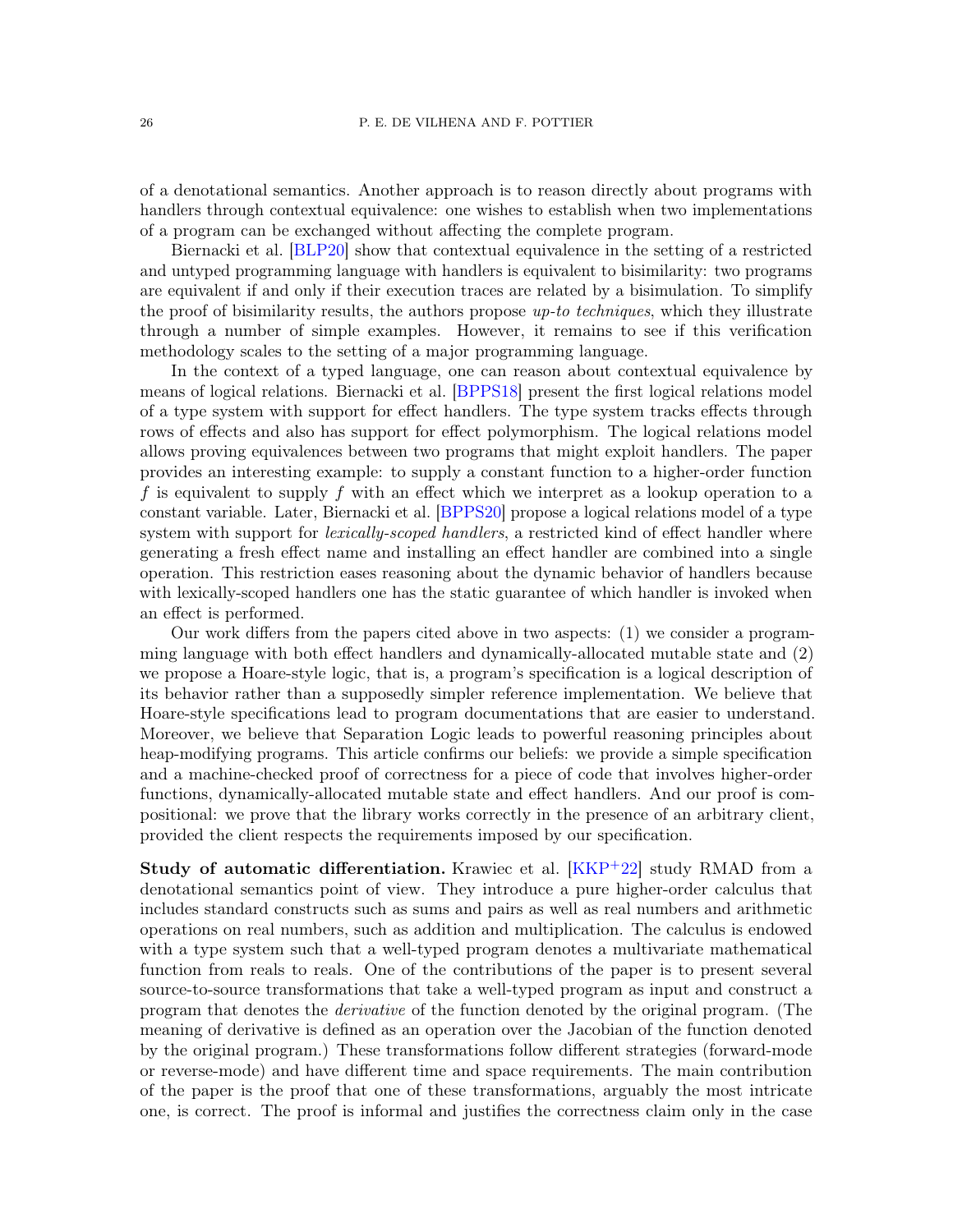where programs are interpreted as real-valued functions. Later on, the paper proposes generalizing both the semantics and the program transformations to an arbitrary type instead of the fixed domain of real numbers. However, the correctness claim for the general case remains unjustified. The paper also discusses informally how one could turn the theoretical presentation into a library written in a functional programming language such as Haskell or OCaml.

Pearlmutter and Siskind [\[PS08\]](#page-30-12) introduce VLAD, a calculus that is capable of expressing functional, pure programs. VLAD includes a first-class construct  $\overline{J}$  to compute derivatives, which allows programs to take higher-order derivatives. The method to effectively compute derivatives is defined on paper as a source-to-source transformation: given a VLAD program as input, the method produces a VLAD program that does not use  $\overline{J}$ . However, there is no is there a correctness proof. The paper announces a prototype implementation of an interpreter for VLAD, named STALIN $\nabla$ . To handle  $\overline{\mathcal{J}}$ , STALIN $\nabla$  relies on the interpreter's ability to reflectively inspect programs at runtime.

Sherman et al. [\[SMC21\]](#page-30-13) focus on expressiveness: they wish to extend the applicability of automatic differentiation. They introduce  $\lambda_{\mathcal{S}}$ , a programming language that includes higher-order functions, higher-order derivatives, and constructs for integration, root-finding and optimization. To assign meaning to  $\lambda_S$  programs, the authors follow a denotational approach. In doing so, they must solve the problem of interpreting programs, such as max and min, whose denotations are not differentiable everywhere. Their key idea is to generalize the notion of derivative to *Clarke derivatives*, which are defined even at points where a function is not differentiable in the traditional sense. Therefore, automatic differentiation of  $\lambda_S$  programs is the computation of their Clarke derivatives. The paper discusses the implementation of a Haskell library to compute the Clarke derivatives, with arbitrary precision, of programs written in a Haskell embedding of  $\lambda_S$ .

An efficient implementation of effect handlers, with support for one-shot continuations only, has appeared in Multicore OCaml [\[SDW](#page-30-14)+21]. The Multicore OCaml code that we present (Figure [5\)](#page-7-0) is inspired by Wang et al. [\[WR18,](#page-30-0) [WZD](#page-30-1)<sup>+19]</sup> and by Sivaramakrishnan [\[Siv18\]](#page-30-3). However, the manner in which we package reverse-mode automatic differentiation as a library (Figure [1\)](#page-2-1), using a tagless final representation of expressions [\[CKS09,](#page-28-0) [Kis10\]](#page-29-8), seems new. This minimalist library is remarkable insofar as it offers a very simple, pure interface, yet its implementation is arguably rather subtle and involves dynamically-allocated mutable state, higher-order functions, and effect handlers. Another implementation of reverse-mode automatic differentiation, written in Frank, is documented by Jesse Sigal [\[Sig21\]](#page-30-4). It differs from ours in several aspects. First, Frank does not have primitive mutable state, so it is simulated via effect handlers. Second, Sigal presents several automatic differentiation algorithms, including a forward-mode algorithm and a reverse-mode algorithm that performs checkpointing.

## 7. Conclusion

<span id="page-26-0"></span>In this paper, we have verified a concise library for reverse-mode automatic differentiation. The code exploits dynamically-allocated mutable state, higher-order functions, and effect handlers. We have proposed an original API for this library as a transformation of expressions in tagless final style (Figure [1\)](#page-2-1). We have written a specification of the library in Hazel  $\left[\text{dVP21a}\right]$ , a variant of higher-order Separation Logic ([§5.2\)](#page-15-0), and provided a machine-checked proof of the correctness of the code with respect to this specification  $(\S5.3)$ . We view this as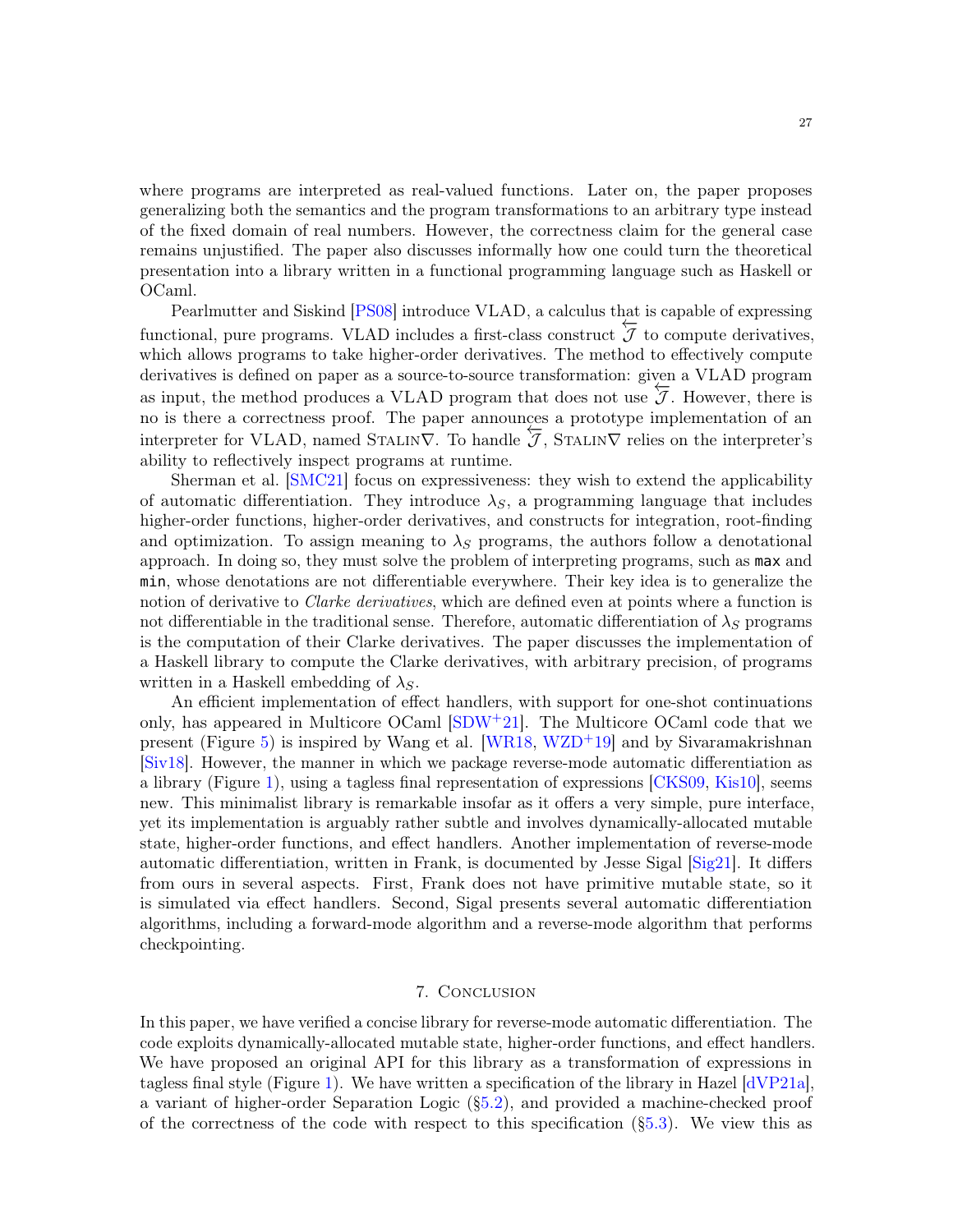a nontrivial exercise in modular program verification and an illustration of the power of Separation Logic, in the presence of mutable state, higher-order functions, and effect handlers. To the best of our knowledge, this is a first: outside of the authors' previous paper [\[dVP21a\]](#page-29-2), no correctness proofs for programs that involve primitive mutable state and primitive effect handlers have appeared in the literature.

Our specification of diff illustrates how effects are described in Hazel. According to Statement [5.1,](#page-15-5) diff itself performs no effects: it is a function from expressions to expressions. According to Definition [5.2,](#page-15-1) an "expression" in tagless final style is a computation that is parameterized with a dictionary of arithmetic operations. These arithmetic operations may perform unknown effects, represented by an abstract protocol Ψ: the expression is not allowed to handle these effects or to perform any effects of its own. It can perform effects internally, but if it does so, then it must handle them, so they are not observable.

By virtue of working in Separation Logic, we naturally reap the benefits of modular reasoning. The verified function diff can be safely combined with other software components, provided they respect the expectations expressed by the specification of diff. The use of mutable state and effect handlers inside diff cannot interact in unexpected ways with these foreign components. As an example of particular interest, the specification of diff allows composing diff with itself: it is clear (and one can easily verify) that **fun** e -> diff (diff e) computes a second-order derivative. This is a nontrivial result: it would be very difficult to reason operationally about the manner in which mutable state and effect handlers are used when the expression diff (diff e) is evaluated.

By now, many programmers are familiar with the fundamental principles of Hoare logic and Separation Logic: they know (at least informally) that one reasons about a loop with the help of a loop invariant, and that one reasons about a function through a precondition and a postcondition. We would like this paper to popularize the idea that one reasons about an effect through a protocol, a pair of a precondition and a postcondition, which represents a contract between the client (which performs an effect) and the handler (which handles this effect). Our proof illustrates both client-side and handler-side reasoning. On the client side, performing an effect is akin to calling a function: the protocol describes the pre- and postcondition of the effect. On the handler side, naturally, the postcondition of the effect becomes the precondition of the captured continuation. Less obviously, because a deep handler is sugar for a shallow handler wrapped in a recursive function [\[HL18\]](#page-29-22), verifying a deep handler requires spelling out the pre- and postcondition of this recursive function: in our proof, the forward invariant (Definition [5.6\)](#page-21-2) and the backward invariant (Definition [5.7\)](#page-22-0) play these roles. Finally, when writing down the protocol that the client and handler obey, it is often necessary to introduce custom Separation Logic assertions, whose definition may involve ghost state. In our proof, the predicate *isSubExp* (Definition [5.4\)](#page-19-6), which appears in the protocol that describes the effects Add and Mul, is defined in terms of a ghost history  $K$  of the past effects. Ghost history variables are common in proofs of concurrent and distributed algorithms [\[AL88,](#page-28-11) [LM17\]](#page-29-23); here, although the code is sequential, the client and the handler form two distinct logical "threads", so it should not be surprising that the need for a history variable appears.

Our work is limited in several ways. Because our emphasis is on program verification techniques, as opposed to automatic differentiation techniques, the code that we verify has been distilled to the simplest possible form. It is limited to expressions that involve one variable, two constants (zero and one) and two primitive arithmetic operations (addition and multiplication), and it is not at all optimized for efficiency. We see no obstacle in principle to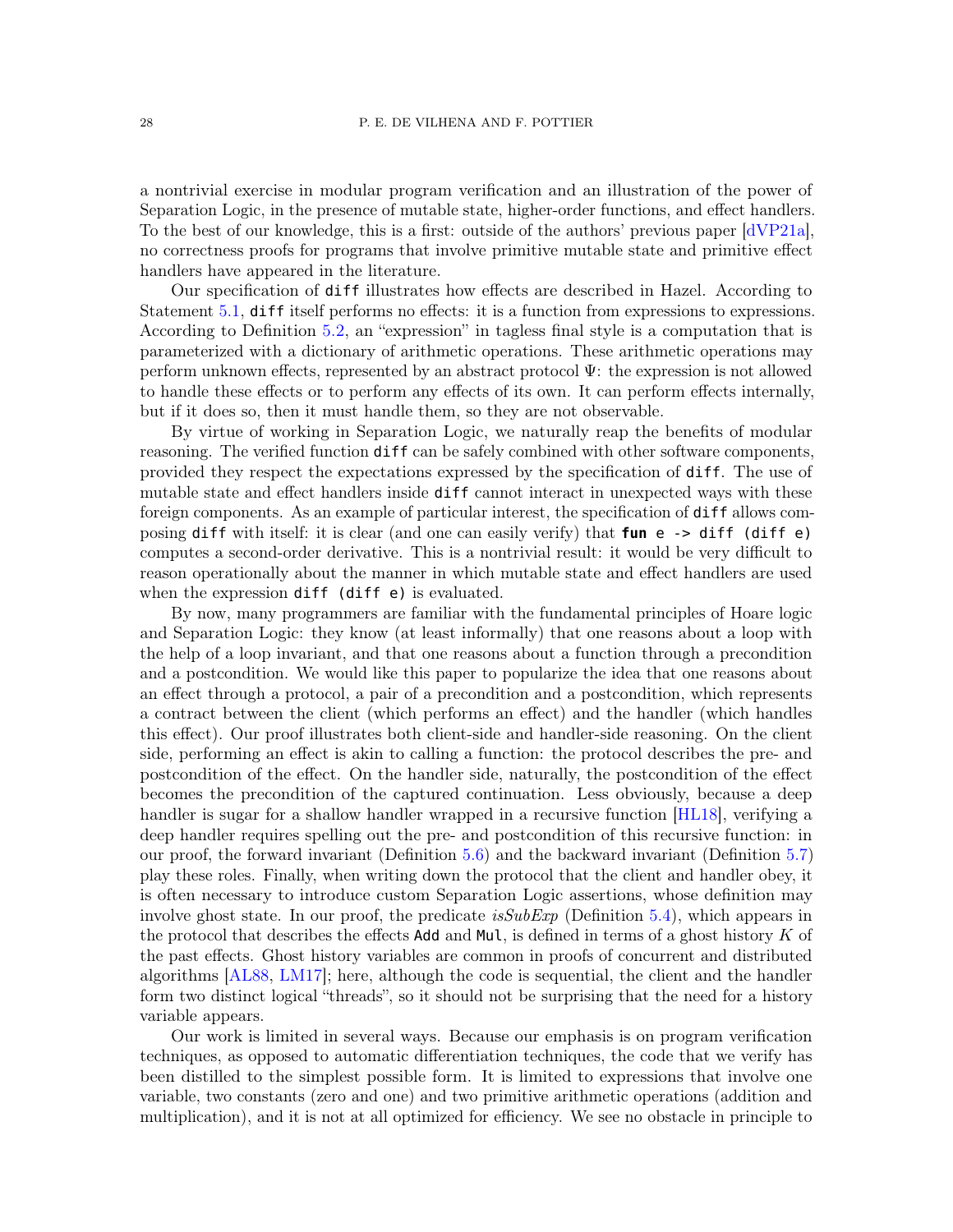supporting multiple variables and a richer set of primitive arithmetic operations. In future work, it would be interesting to investigate which real-world AD libraries rely on effect handlers and what it would take to verify these libraries. Another caveat about our work is that there exists a gap between the code that we present in the paper and the code that we verify. While the code that we present (Figure [5\)](#page-7-0) is written in Multicore OCaml 4.12.0, the code that we verify is expressed in  $HH$ , a  $\lambda$ -calculus with mutable state and effect handlers, whose syntax and operational semantics are defined in Coq. The main difference between them is that the declarations **effect** Add and **effect** Mul in Multicore OCaml generate fresh effect names at runtime, whereas HH does not have fresh name generation nor effect names, so we encode Add and Mul in HH using left and right injections. We believe that this difference should not fundamentally influence the manner in which one reasons about effect handlers. To provide evidence for this belief, in future work, we would like to propose a Separation Logic that allows reasoning about effect handlers in the presence of multiple effect names and dynamic generation of fresh effect names. This is currently an active area of research [\[BPPS18,](#page-28-9) [BPPS19,](#page-28-12) [BPPS20,](#page-28-10) [ZM19,](#page-30-15) [BSO20b\]](#page-28-5), where the final word has not yet been said.

#### **REFERENCES**

- <span id="page-28-11"></span>[AL88] Martin Abadi and Leslie Lamport. [The Existence of Refinement Mappings.](https://www.microsoft.com/en-us/research/publication/the-existence-of-refinement-mappings/) In Logic in Computer Science (LICS), pages 165–175, July 1988.
- <span id="page-28-8"></span>[BLP20] Dariusz Biernacki, Sergueï Lenglet, and Piotr Polesiuk. [A complete normal-form bisimilarity for](https://doi.org/10.4230/LIPICS.FSCD.2020.7) [algebraic effects and handlers.](https://doi.org/10.4230/LIPICS.FSCD.2020.7) In Formal Structures for Computation and Deduction (FSCD), volume 167 of LIPIcs, pages 7:1–7:22, 2020.
- <span id="page-28-1"></span>[BP15] Andrej Bauer and Matija Pretnar. [Programming with algebraic effects and handlers.](http://math.andrej.com/wp-content/uploads/2012/03/eff.pdf) Journal of Logical and Algebraic Methods in Programming, 84(1):108–123, 2015.
- <span id="page-28-2"></span>[BP20] Andrej Bauer and Matija Pretnar. Eff. <http://www.eff-lang.org/>, 2020.
- <span id="page-28-9"></span>[BPPS18] Dariusz Biernacki, Maciej Piróg, Piotr Polesiuk, and Filip Sieczkowski. [Handle with care:](https://doi.org/10.1145/3158096) [relational interpretation of algebraic effects and handlers.](https://doi.org/10.1145/3158096) Proceedings of the ACM on Programming Languages, 2(POPL):8:1–8:30, 2018.
- <span id="page-28-12"></span>[BPPS19] Dariusz Biernacki, Maciej Piróg, Piotr Polesiuk, and Filip Sieczkowski. [Abstracting algebraic](http://www.ii.uni.wroc.pl/~mpirog/papers/biernacki-al-popl19.pdf) [effects.](http://www.ii.uni.wroc.pl/~mpirog/papers/biernacki-al-popl19.pdf) Proceedings of the ACM on Programming Languages, 3(POPL):6:1–6:28, 2019.
- <span id="page-28-10"></span>[BPPS20] Dariusz Biernacki, Maciej Piróg, Piotr Polesiuk, and Filip Sieczkowski. [Binders by day, labels by](https://doi.org/10.1145/3371116) [night: effect instances via lexically scoped handlers.](https://doi.org/10.1145/3371116) Proceedings of the ACM on Programming Languages, 4(POPL):48:1–48:29, 2020.
- <span id="page-28-7"></span>[Bra13a] Edwin Brady. [Idris, a general purpose dependently typed programming language: design and](https://eb.host.cs.st-andrews.ac.uk/drafts/impldtp.pdf) [implementation.](https://eb.host.cs.st-andrews.ac.uk/drafts/impldtp.pdf) Journal of Functional Programming, 23(5):552—-593, 2013.
- <span id="page-28-6"></span>[Bra13b] Edwin C. Brady. [Programming and reasoning with algebraic effects and dependent types.](https://eb.host.cs.st-andrews.ac.uk/drafts/effects.pdf) In International Conference on Functional Programming (ICFP), pages 133–144, September 2013.
- <span id="page-28-3"></span>[BSO20a] Jonathan Immanuel Brachthäuser, Philipp Schuster, and Klaus Ostermann. [Effects as](https://doi.org/10.1145/3428194) [capabilities: effect handlers and lightweight effect polymorphism.](https://doi.org/10.1145/3428194) Proceedings of the ACM on Programming Languages, 4(OOPSLA):126:1–126:30, 2020.
- <span id="page-28-5"></span>[BSO20b] Jonathan Immanuel Brachthäuser, Philipp Schuster, and Klaus Ostermann. [Effekt:](http://ps.informatik.uni-tuebingen.de/publications/brachthaeuser19effekt-revision.pdf) [Capability-passing style for type- and effect-safe, extensible effect handlers in Scala.](http://ps.informatik.uni-tuebingen.de/publications/brachthaeuser19effekt-revision.pdf) Journal of Functional Programming, 30:e8, 2020.
- <span id="page-28-0"></span>[CKS09] Jacques Carette, Oleg Kiselyov, and Chung-chieh Shan. [Finally tagless, partially evaluated:](http://okmij.org/ftp/tagless-final/JFP.pdf) [Tagless staged interpreters for simpler typed languages.](http://okmij.org/ftp/tagless-final/JFP.pdf) Journal of Functional Programming, 19(5):509–543, 2009.
- <span id="page-28-4"></span>[DEH<sup>+</sup>17] Stephen Dolan, Spiros Eliopoulos, Daniel Hillerström, Anil Madhavapeddy, K. C. Sivaramakrishnan, and Leo White. [Concurrent System Programming with Effect Handlers.](http://kcsrk.info/papers/system_effects_feb_18.pdf) In Trends in Functional Programming (TFP), volume 10788 of Lecture Notes in Computer Science, pages 98–117. Springer, June 2017.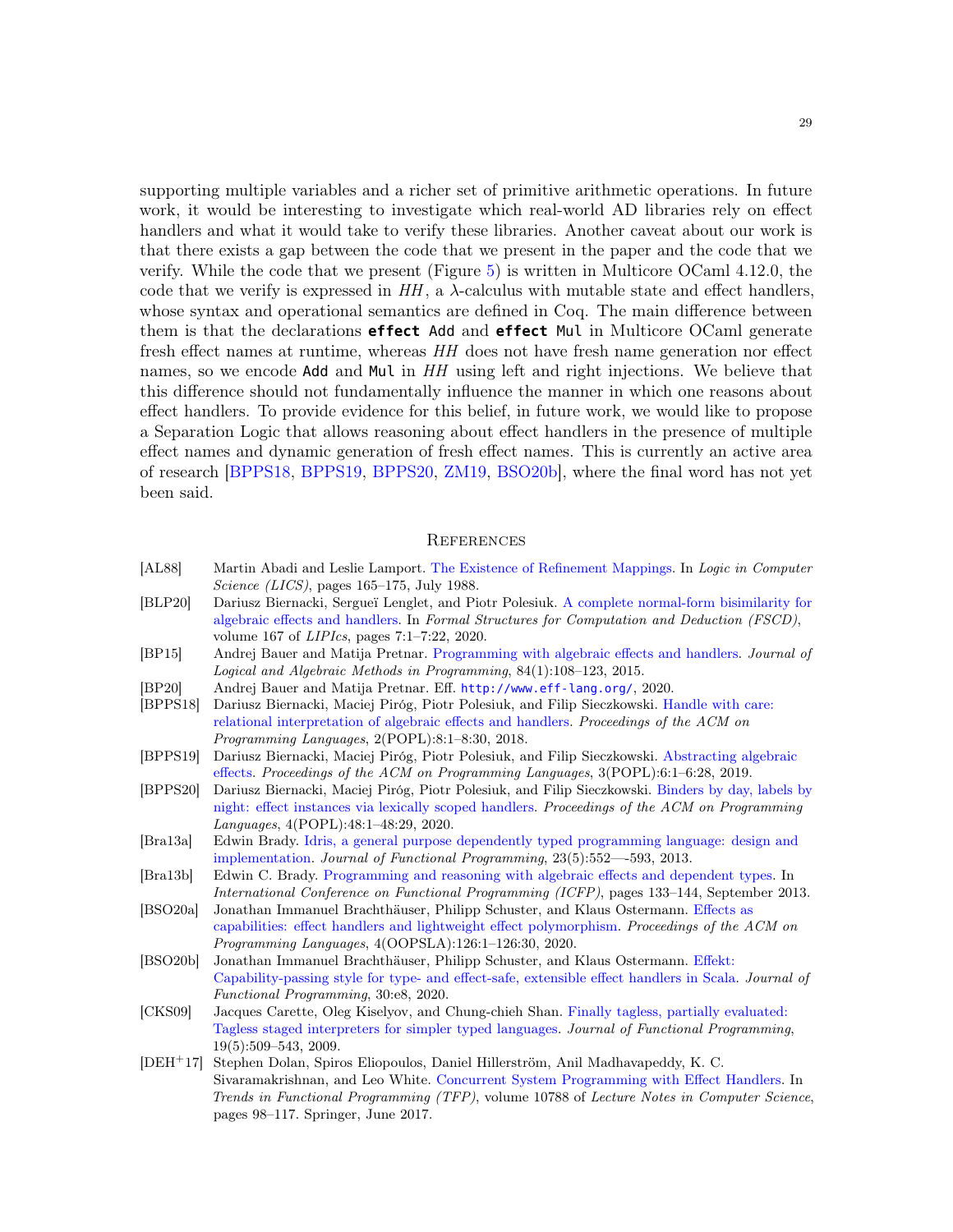#### 30 P. E. DE VILHENA AND F. POTTIER

- <span id="page-29-0"></span>[DF90] Olivier Danvy and Andrzej Filinski. [Abstracting Control.](https://doi.org/10.1145/91556.91622) In ACM Symposium on Lisp and Functional Programming (LFP), pages 151–160, 1990.
- <span id="page-29-16"></span>[DG05] Olivier Danvy and Mayer Goldberg. [There and Back Again.](https://www.brics.dk/RS/02/12/BRICS-RS-02-12.pdf) Fundamenta Informaticæ, 66(4):397–413, 2005.
- <span id="page-29-4"></span>[DMS20] Stephan Dolan, Anil Madhavapeddy, and KC Sivaramakrishnan. Multicore OCaml. <https://github.com/ocaml-multicore/ocaml-multicore/wiki>, 2020.
- <span id="page-29-2"></span>[dVP21a] Paulo Emílio de Vilhena and François Pottier. [A Separation Logic for Effect Handlers.](http://cambium.inria.fr/~fpottier/publis/de-vilhena-pottier-sleh.pdf) Proceedings of the ACM on Programming Languages, 5(POPL), January 2021.
- <span id="page-29-3"></span>[dVP21b] Paulo Emílio de Vilhena and François Pottier. Verifying a minimalist reverse-mode AD library: Coq formalization. <https://gitlab.inria.fr/pdevilhe/hazel>, 2021.
- <span id="page-29-5"></span>[dVP21c] Paulo Emílio de Vilhena and François Pottier. Verifying a minimalist reverse-mode AD library: Guide to the Coq formalization. <https://gitlab.inria.fr/pdevilhe/hazel/-/blob/master/papers/LMCS-RMAD.md>, 2021.
- <span id="page-29-10"></span>[Fel88] Matthias Felleisen. [The Theory and Practice of First-Class Prompts.](https://www.cs.tufts.edu/~nr/cs257/archive/matthias-felleisen/prompts.pdf) In Principles of Programming Languages (POPL), pages 180–190, January 1988.
- <span id="page-29-19"></span>[Fil96] Andrzej Filinski. [Controlling Effects](http://hjemmesider.diku.dk/~andrzej/papers/CE-abstract.html). PhD thesis, School of Computer Science, Carnegie Mellon University, May 1996.
- <span id="page-29-11"></span>[FKLP19] Yannick Forster, Ohad Kammar, Sam Lindley, and Matija Pretnar. [On the expressive power of](http://denotational.co.uk/publications/forster-kammar-lindley-pretnar-on-the-expressive-power-of-user-defined-effects-journal.pdf) [user-defined effects: Effect handlers, monadic reflection, delimited control.](http://denotational.co.uk/publications/forster-kammar-lindley-pretnar-on-the-expressive-power-of-user-defined-effects-journal.pdf) Journal of Functional Programming, 29:e15, 2019.
- <span id="page-29-18"></span>[Goo75] John B. Goodenough. [Structured Exception Handling.](https://doi.org/10.1145/512976.512997) In Principles of Programming Languages (POPL), pages 204–224, January 1975.
- <span id="page-29-6"></span>[GW08] Andreas Griewank and Andrea Walther. [Evaluating derivatives – principles and techniques of](https://doi.org/10.1137/1.9780898717761) [algorithmic differentiation, Second Edition](https://doi.org/10.1137/1.9780898717761). SIAM, 2008.
- <span id="page-29-22"></span>[HL18] Daniel Hillerström and Sam Lindley. [Shallow Effect Handlers.](http://homepages.inf.ed.ac.uk/slindley/papers/shallow-extended.pdf) In Asian Symposium on Programming Languages and Systems (APLAS), volume 11275 of Lecture Notes in Computer Science, pages 415–435. Springer, December 2018.
- <span id="page-29-15"></span>[HLA20] Daniel Hillerström, Sam Lindley, and Robert Atkey. [Effect handlers via generalised continuations.](https://www.dhil.net/research/papers/generalised_continuations-jfp-draft.pdf) Journal of Functional Programming, 30:e5, 2020.
- [HSV21] Mathieu Huot, Sam Staton, and Matthijs Vákár. Higher order automatic differentiation of higher order functions. <https://arxiv.org/abs/2101.06757>, 2021.
- <span id="page-29-1"></span>[JKJ<sup>+</sup>18] Ralf Jung, Robbert Krebbers, Jacques-Henri Jourdan, Aleš Bizjak, Lars Birkedal, and Derek Dreyer. [Iris from the ground up: A modular foundation for higher-order concurrent separation](https://people.mpi-sws.org/~dreyer/papers/iris-ground-up/paper.pdf) [logic.](https://people.mpi-sws.org/~dreyer/papers/iris-ground-up/paper.pdf) Journal of Functional Programming, 28:e20, 2018.
- <span id="page-29-8"></span>[Kis10] Oleg Kiselyov. [Typed Tagless Final Interpreters.](http://okmij.org/ftp/tagless-final/course/lecture.pdf) In International Spring School on Generic and Indexed Programming (SSGIP), volume 7470 of Lecture Notes in Computer Science, pages 130–174. Springer, March 2010.
- <span id="page-29-7"></span>[Kis12] Oleg Kiselyov. Beyond Church encoding: Boehm-Berarducci isomorphism of algebraic data types and polymorphic lambda-terms.

<http://okmij.org/ftp/tagless-final/course/Boehm-Berarducci.html>, April 2012.

- <span id="page-29-21"></span>[KKP<sup>+</sup>22] Faustyna Krawiec, Neel Krishnaswami, Simon Peyton-Jones, Tom Ellis, Andrew Fitzgibbon, and Richard A. Eisenberg. [Provably Correct, Asymptotically Efficient, Higher-Order Reverse-Mode](https://richarde.dev/papers/2022/ad/higher-order-ad.pdf) [Automatic Differentiation.](https://richarde.dev/papers/2022/ad/higher-order-ad.pdf) Proceedings of the ACM on Programming Languages, 6(POPL), 2022. [Lei14] Daan Leijen. [Koka: Programming with Row Polymorphic Effect Types.](https://www.microsoft.com/en-us/research/wp-content/uploads/2016/02/paper-20.pdf) In Workshop on
- <span id="page-29-13"></span>Mathematically Structured Functional Programming (MSFP), volume 153, pages 100–126, April 2014.
- <span id="page-29-14"></span>[Lei20] Daan Leijen. Koka. <https://www.microsoft.com/en-us/research/project/koka/>, 2020.
- <span id="page-29-23"></span>[LM17] Leslie Lamport and Stephan Merz. [Auxiliary Variables in TLA+.](http://arxiv.org/abs/1703.05121) CoRR, abs/1703.05121, 2017.
- <span id="page-29-12"></span>[LMM17] Sam Lindley, Conor McBride, and Craig McLaughlin. [Do Be Do Be Do.](http://homepages.inf.ed.ac.uk/slindley/papers/frankly.pdf) In Principles of Programming Languages (POPL), January 2017.
- <span id="page-29-9"></span>[LS79] Barbara H. Liskov and Alan Snyder. [Exception Handling in CLU.](https://www.cs.tufts.edu/~nr/cs257/archive/barbara-liskov/exceptions.pdf) IEEE Transactions on Software Engineering, 5(6):546–558, 1979.
- <span id="page-29-17"></span>[O'H19] Peter W. O'Hearn. [Separation logic.](https://doi.org/10.1145/3211968) Communications of the ACM, 62(2):86–95, 2019.
- <span id="page-29-20"></span>[PP08] Gordon D. Plotkin and Matija Pretnar. [A Logic for Algebraic Effects.](http://homepages.inf.ed.ac.uk/gdp/publications/Logic_Algebraic_Effects.pdf) In Logic in Computer Science (LICS), pages 118–129, June 2008.